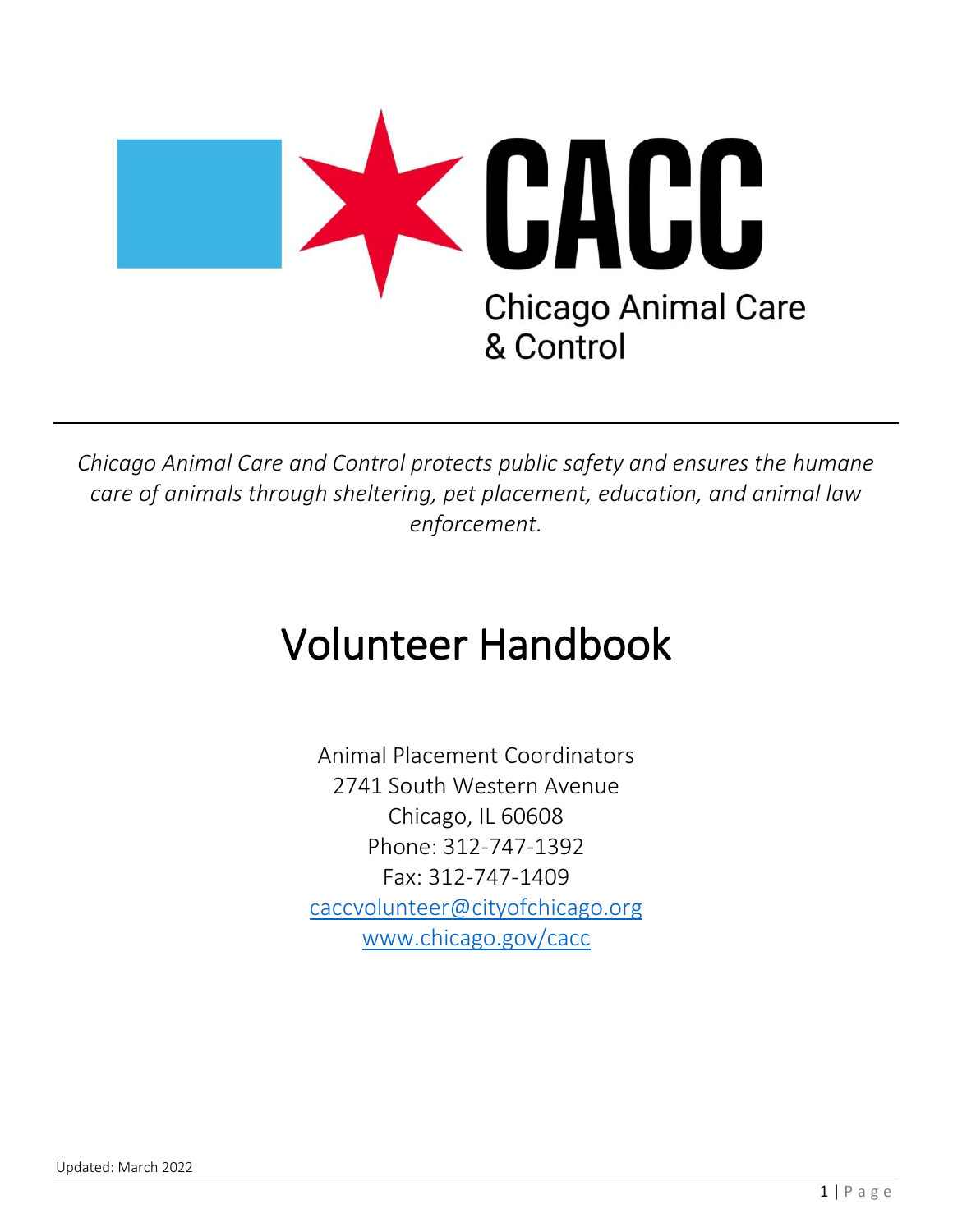# Table of Contents

| Section:                                          | Page:          |
|---------------------------------------------------|----------------|
| Table of Contents                                 | $2 - 3$        |
| Welcome & Mission Statement                       | $\overline{4}$ |
| <b>General Information About CACC</b>             | $4 - 5$        |
| Shelter Location & Hours                          | 5              |
| Intake Procedures                                 | $5 - 6$        |
| Adoptions                                         | $6 - 7$        |
| Off-Site Adoption Events                          | 7              |
| Lost Pet Redemption Procedures                    | $\overline{7}$ |
| Programing & Partnerships                         | $7 - 9$        |
| Doggie Day Out                                    | 7              |
| Foster Program                                    | 8              |
| Low-Cost Vaccine & Microchip Clinics              | 8              |
| READI Program - Through Heartland Alliance        | 8              |
| Safe Humane Chicago                               | 8              |
| Friends of Chicago Animal Care and Control        | 8              |
| Chicagoland Rescue Intervention & Support Program | 8              |
| Rescue Chicago                                    | 9              |
| General Volunteer Information                     | $9 - 10$       |
| Requirements to Volunteer                         | 9              |
| Attend A Volunteer Information Session            | 9              |
| <b>Application Process</b>                        | $9 - 10$       |
| <b>Other Requirements</b>                         | 10             |
| <b>Volunteer Hours</b>                            | $10 - 11$      |
| Current Volunteer Schedule                        | 11             |
| Volunteer Inactivity Policy                       | 11             |
| Social Media                                      | $11 - 12$      |
| Volunteer Etiquette                               | $12 - 13$      |
| Dress Code                                        | 13             |
| Authorized and Restricted Areas                   | $13 - 14$      |
| Security Cameras                                  | 14             |
| Kennel Cleaning & Feeding                         | 14             |
| COVID Safety Requirements & Guidelines            | $14 - 15$      |
| Complaints & Suggestions                          | 15             |
| Safety Guidelines                                 | $15 - 16$      |
| Animal Exposure Reporting                         | 16             |
| Euthanasia                                        | $16 - 17$      |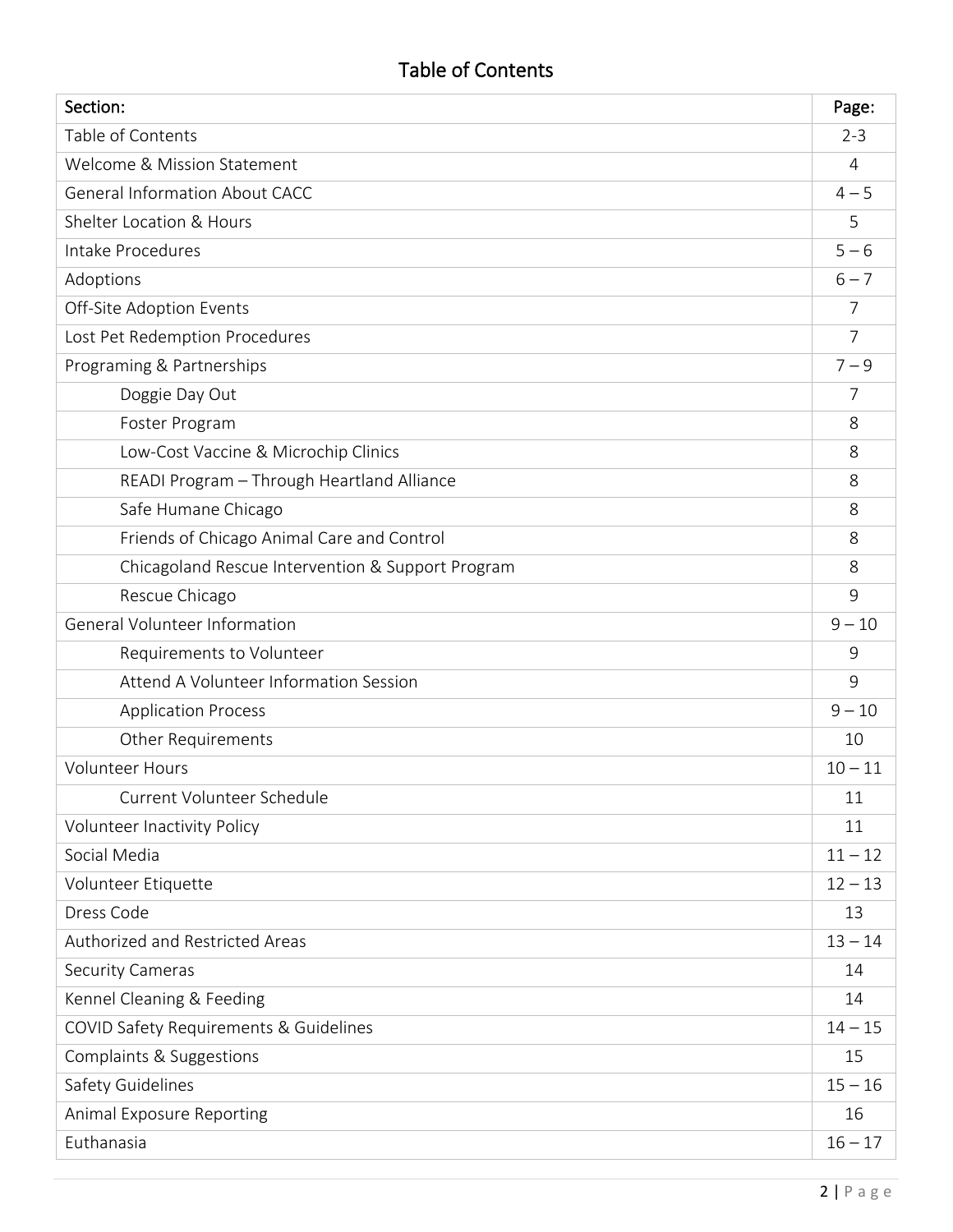| <b>Emotional Considerations</b>                            | 17        |
|------------------------------------------------------------|-----------|
| <b>Volunteer Disciplinary Policy</b>                       | $17 - 20$ |
| Causes for Disciplinary Action                             | 17        |
| Absenteeism                                                | $17 - 18$ |
| Misrepresentation                                          | 18        |
| Criminal or Improper Conduct                               | 18        |
| Conduct Involving Volunteer Duties & Performance           | 19        |
| Violations of City Policy & Rules                          | $19 - 20$ |
| Progressive Discipline of Volunteers                       | 20        |
| Volunteer Code of Conduct                                  | $20 - 21$ |
| Receipt and Acknowledgments of the CACC Volunteer Handbook | $21 - 22$ |
| Thank you!                                                 | 22        |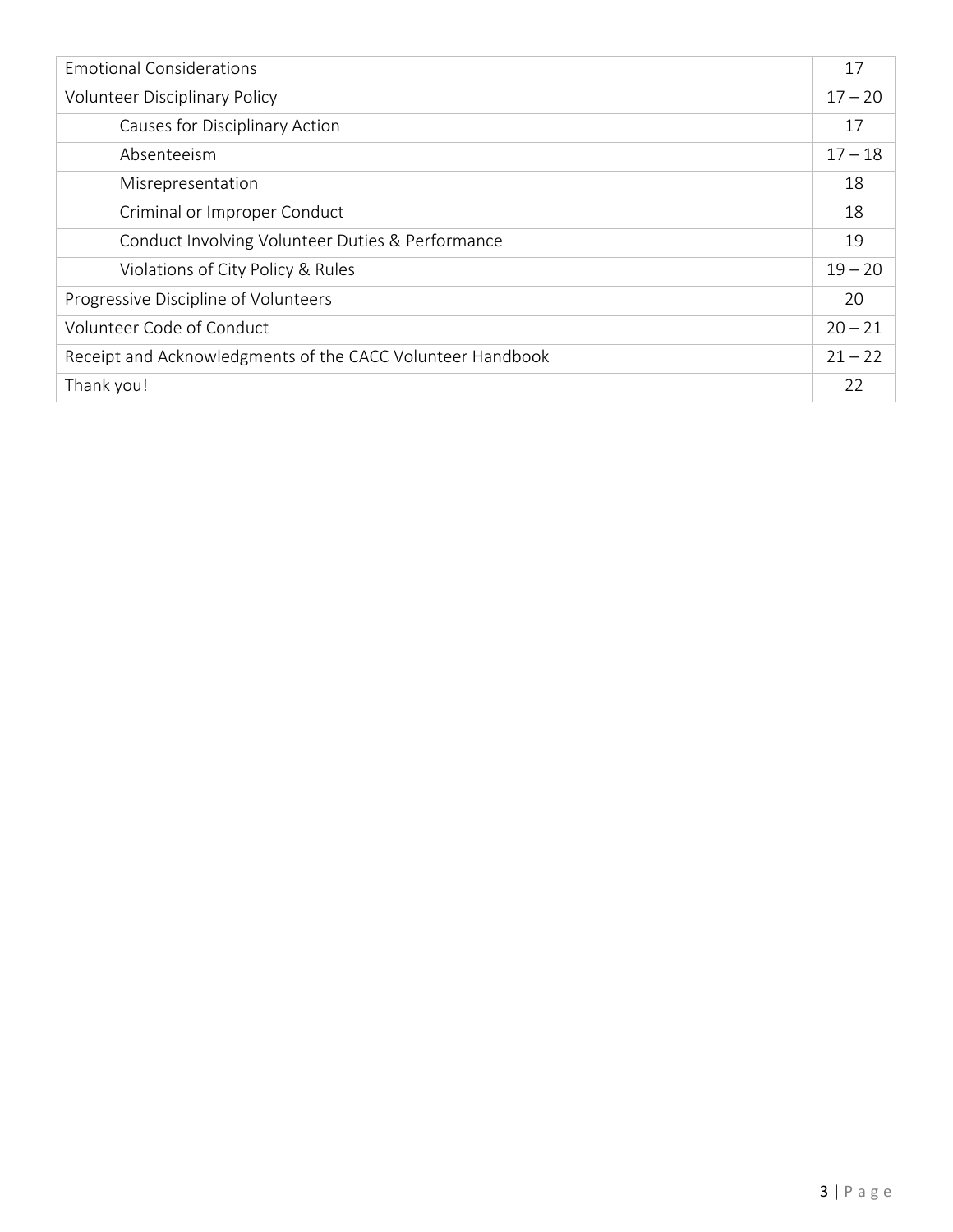# WELCOME & MISSION STATEMENT

Thank you for your interest in volunteering with Chicago Animal Care and Control (CACC), the largest open admission animal shelter in Chicago and in the Midwest. Thousands of animals arrive at CACC each year. That is why we are always in need of dedicated volunteers like you.

We at CACC seek to provide an enriching and rewarding experience for volunteers. In assisting with Chicago's neediest animals, volunteers work hands on with dogs, cats, and small animals (rabbits, guinea pigs, chickens, and more!) alike to provide exercise, mental and physical enrichment, matchmaking, networking, event planning, marketing and more. Volunteer opportunities at CACC may change depending on needs at the shelter.

Volunteer opportunities at CACC may change and evolve depending on the needs at the shelter. At your general orientation, you will be provided with a list of current opportunities.

Given your incredibly important role here, we believe you will find that as much as you give back your time and dedication to the animals, you will be given much more in return.

CACC's Mission Statement: Chicago Animal Care and Control protects public safety and ensures the humane care of animals through sheltering, pet placement, education, and animal law enforcement.

Thank you for all you do and your commitment to help CACC fulfill its mission!

# GENERAL INFORMATION ABOUT CACC

Chicago Animal Care and Control's shelter is located at 2741 South Western Avenue, in Chicago's Pilsen neighborhood. Over 17,000 animals are housed in our shelter every year, and CACC's facility is approximately 55,000 square feet. As an open-admission facility, CACC will never turn away any animals regardless of breed or condition. Many animals arrive at CACC injured, ill or very scared. Some animals are sheltered at CACC because they have been deemed dangerous under the law, and/or they've bitten an animal or a person and are here for rabies observation. Shelter staff responds to emergency situations and performs specialized procedures to ensure that animals receive the best treatment possible while at the shelter. In CACC's care, animals are given shelter, veterinary attention, fresh food, and clean water. Nearly half of the animals taken in at CACC each year are strays. At CACC, all adoptable animals receive a health evaluation, microchip, vaccinations and spay or neuter surgery.

CACC is committed to increasing live outcomes, improving animal welfare, and strengthening the human-animal bond through education, community outreach, and excellence in animal care.

CACC responds to approximately 40,000 requests for service each year. Experienced Animal Control Officers and Inspectors patrol Chicago's neighborhoods from 7AM to 10PM, 365 days per year to protect public safety and assist injured, neglected and stray animals. CACC also investigates dog bites, potentially dangerous animals, and inspects animal-related businesses. CACC has a fleet of 22 vehicles; it also has the Animobile for vaccination clinics and adoption events.

CACC partners with over 200 local area rescue groups as part of our Homeward Bound Transfer Program to transition animals from our shelter, into rescues, and eventually into new homes. Approved rescue partners can transfer animals out of our shelter as soon as the animal becomes CACC property. The benefit of this program is that animals are able to leave the shelter more quickly, so that rescue groups can often provide additional resources and specialized care where needed.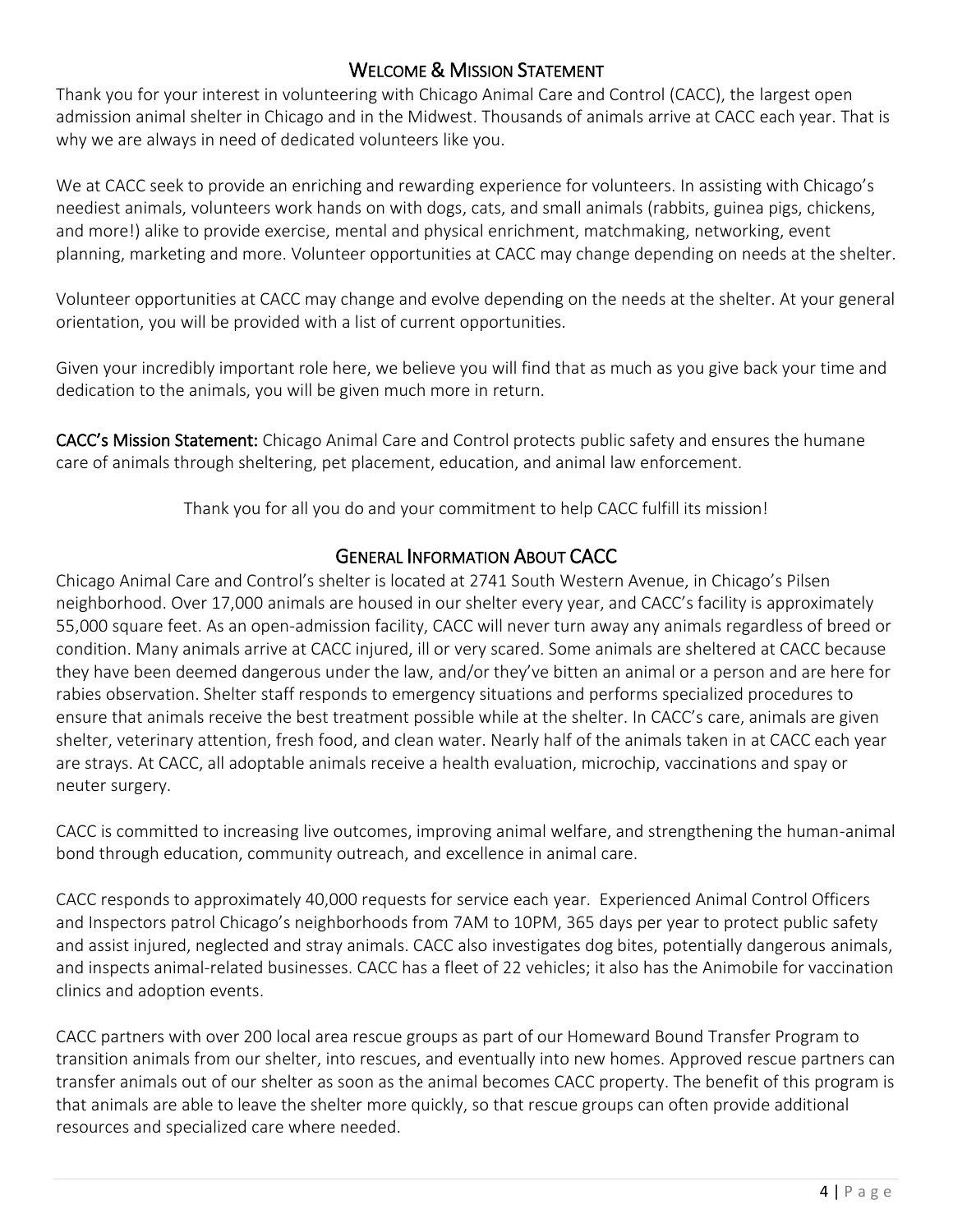CACC has also moved to an open-selection adoption program. CACC partners with the University of Wisconsin Madison shelter medicine experts to examine medical protocols and efficiencies for the shelter. Open selection adoption means that unless an animal is medically or behaviorally unsound for adoption, an animal will be made available for adoption to the public. A member of the public may select an animal that is on the open selection pathway. Once the barriers to adoption are removed (legal stray hold period and spay / neuter surgery completed), the animal will be adopted. Holds are placed by first-come, first-serve by either adopters or rescues. As a result, CACC saw a 30% increase in adoptions in 2018 and 2019

In response to the COVID19 pandemic, most services that CACC offers are by appointment only at this time.

# **SHELTER LOCATION & HOURS**

CACC is located at 2741 South Western Avenue, Chicago, Illinois 60608. The building is staffed seven (7) days per week from 7AM to 10:30PM. CACC does not have any medical staff at the shelter from 7PM to 10AM daily. CACC has a private contract that ensures there is also 24-hour security onsite at all times.

CACC is open to the public daily from 12PM to 7PM daily. Due to the COVID19 Pandemic CACC has implemented an appointment-based system for many services to the public. Hours are limited on the following holidays - Thanksgiving Day, Christmas Eve, Christmas Day, and New Year's Day.

- Intake of lost/stray or owner surrender animals 12PM to 7PM, 7 days a week. Owner surrendered pets are by appointment only.
- Viewing of lost or adoptable pets 12PM to 7PM, 7 days a week. These services are by appointment only.

#### INTAKE PROCEDURES

Animals come into CACC for many reasons: They might be surrendered by their owner, found as a stray, confiscated for animal cruelty, held for rabies observation, or impounded as a "dangerous animal." CACC also offers low-cost euthanasia to resident of Chicago.

Owner Surrenders:

- When an owner relinquishes their pet, they are informed that they must sign a release form and that they may not be able to reclaim the pet.
- The pet will be evaluated by our staff.
- There is no fee to drop off a pet.
- CACC does not guarantee the placement of the pet for adoption or transfer, but we are proud of our over 90% live release rate, so most animals are transferred to one of our rescue partners, adopted, or returned to their owners.
- There is not required holding period for surrendered animals.

Stray Animals:

- Municipal Code of Chicago §7-12-060 governs the time CACC is required to hold stray animals before they are adopted or transferred to a rescue.
- All animals are scanned for a microchip and checked for tags upon impoundment. If there is known identification and an owner can be reached, CACC must hold the animal seven (7) days after the owner is notified that their animal is stray and impounded at CACC.
- Stray cats with no identification or microchips have no stray hold and may be adopted or transferred immediately. Stray dogs with no identification or microchips may be adopted or transferred after three (3) days. These stray holds were changed in 2013 based on returned-to-owner data with the intention of keeping animals as healthy as possible and not waiting longer than necessary in the shelter.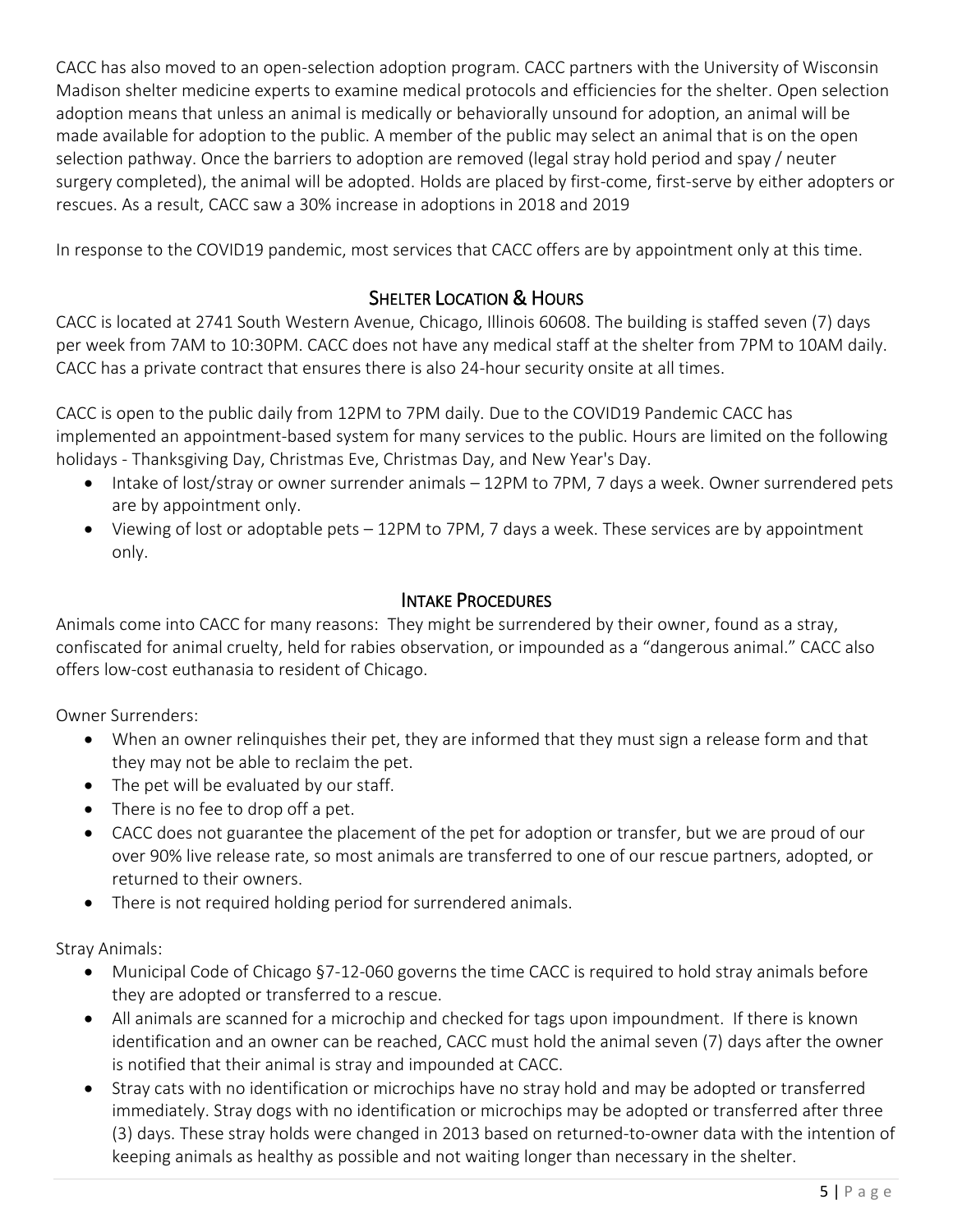CACC is also responsible for the following types of intakes:

- Adoption returns are animals that have been adopted from CACC and returned within two (2) weeks of adoption. Adoption returns do not have a required holding period.
- Confiscated Animals:
	- o Abandoned are animals left on a property with no evidence that an owner is caring for them. These animals have a seven (7) day hold.
	- o Hospital when an owner is taken to the hospital the animals in their care must be brought into CACC if there is no one at the home to care for them. These animals have a seven (7) day hold.
	- o Eviction are animals owned by families that are evicted from their home. These animals have a seven (7) day hold.
	- o Owner Died are animals owned by a person who has recently passed away and there are no one at the home to care for them. These animals have a seven (7) day hold.
	- o Felon Possession any person that is convicted of certain violent felonies cannot own any animals that are not altered and microchipped, animals can be confiscated for this reason. These animals have a seven (7) day hold.
	- o Prisoner Property are typically animals that are brought in when an owner arrested for charges not related to the animals. These animals have a seven (7) day hold.
	- o Cruelty animals are involved in a cruelty/neglect case, hold periods vary but always a minimum of seven (7) days
- Biter Quarantines animals involved in a bite incident that are not current on their rabies vaccine and must complete a rabies observation required a ten (10) day holding period for observation
- Euthanasia Requests owner is requesting euthanasia for their pet due to illness or aggression, this is a low-cost service that is available to City of Chicago residents
- Wildlife intakes include animals that are injured, sick, or neonates that have been abandoned. CACC works with a licensed rehabilitation facility to provide necessary care for wildlife so that they can be returned to their natural habitat.
- Cook County Animal Control Intakes CACC has a partnership with Cook County Animal Control to bring in animals from outside of the City of Chicago but within Cook County Limits. All animals typically have stray hold period of seven (7) days.

#### **ADOPTIONS**

All adoptable animals receive a health evaluation, microchip, vaccinations, parasite treatment, and spay/neuter surgery. CACC is open for pet adoptions seven (7) days per week from 12:00PM to 6PM, with adoption viewing until 7PM, adoptions appointments are by appointment only. Almost all of CACC's animals are available for adoption (pending stray holds) unless marked as "rescue only" and can be viewed by potential adopters or rescues before their stray hold period is over, as part of our open selection protocol. Some animals may be placed on the "rescue only" pathway due to medical or behavioral conditions that need more attention prior to adoption.

Our adoption process is conversational to facilitate and open and honest conversation about the family, to ensure a good fit, and to help them feel confident and supported. The goal is to set families and pets up for a lasting, loving home.

Adoption fees:

• Dogs and Puppies: \$65.00 – Fee includes spay or neuter, City license, rabies inoculation\*, ageappropriate vaccinations and testing and microchip. Puppies who are too young will not receive rabies inoculation. A rabies inoculation is required once old enough for protection and for City licensing.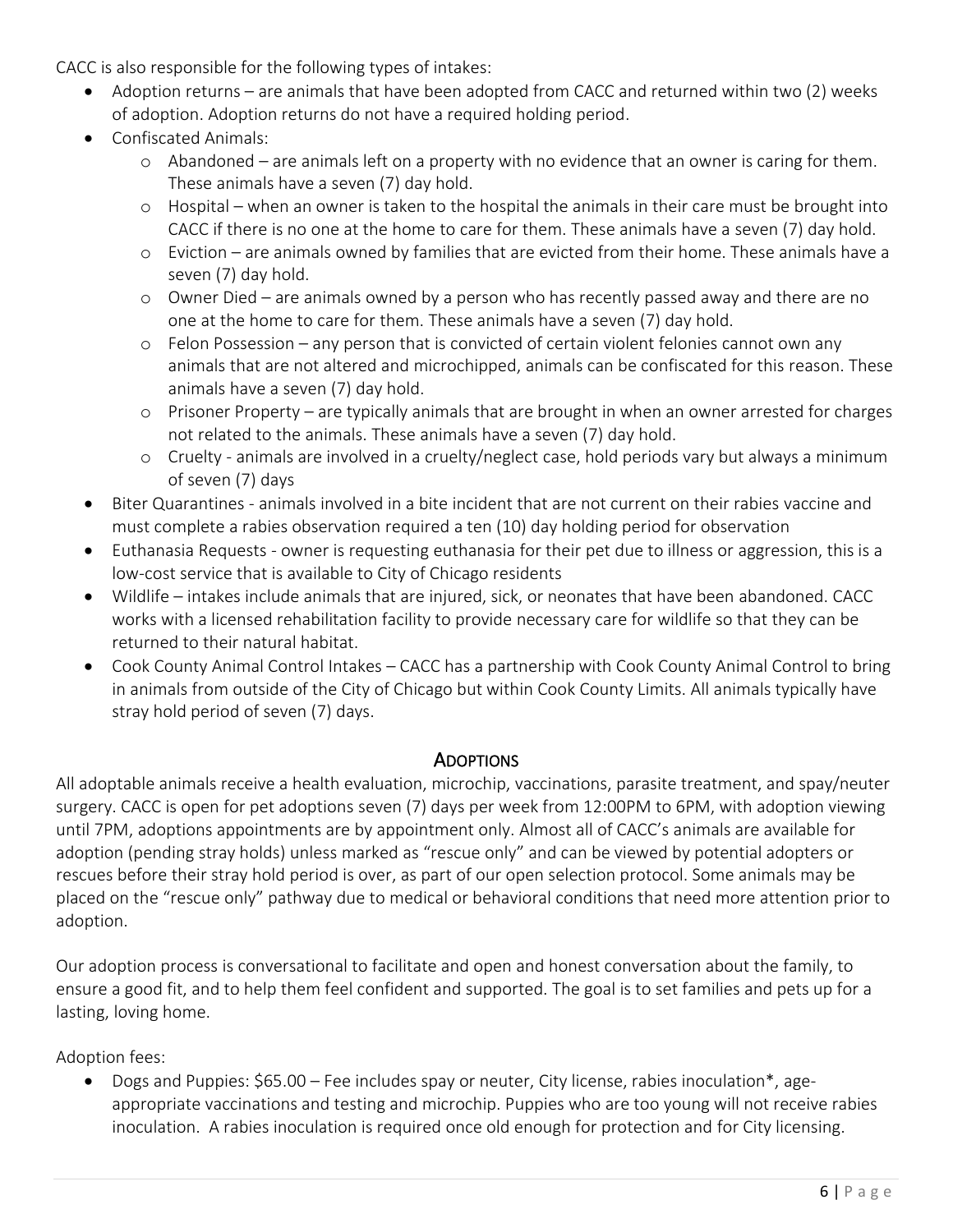- Cats and Kittens: \$65.00 Fee includes spay or neuter, rabies inoculation, aged-appropriate vaccinations and testing and microchip. Kittens that are too young will not receive rabies inoculation. A rabies inoculation is required once old enough for protection.
- Rabbits, Guinea Pigs, and Chickens may also be available for adoption. CACC partners with other organizations to complete vetting for these animals prior to adoption. Adoption fees for small animals are also \$65.

# OFF-SITE ADOPTION EVENTS

CACC regularly teams up with other organization to promote animals available for adoption outside of the facility. If you have a suggestion for an Off-Site Event, please have the organization prepare a proposal with all the details about the event to include the location and suggested dates and times and submit it to the Animal Placement Coordinator at least six (6) weeks in advance so that we may determine whether the Department is able to pursue the opportunity.

Please note that spring and summer are the busiest times of the year for adoption events, and we cannot do them all.

# LOST PET REDEMPTION PROCEDURES

Lost pets can be viewed at www.petharbor.com/chicago. If you find your pet you must then email visitcacc@cityofchicago.org with the animal ID number, proof of ownership, and your contact information. Owners searching for their pet must make an appointment. Walk-ins will be helped at the earliest convince of our staff.

To redeem a lost pet at Chicago Animal Care & Control, a valid government issued photo ID is required to sign in at the facility and proof of animal ownership (veterinary records, purchase receipt, or pictures of the pet) must be provided. Redemption fees may vary per situation (such as animals that come in as biters and required a rabies observation) but are generally \$65 for all animals. The following may be required upon redemption: rabies vaccination, City license for dogs, spay/neuter and microchip for dogs and cats.

In Chicago, there are five (5) agencies in addition to CACC that may accept strays. Anyone looking for their pet may contact the individual agencies for information on lost pet procedures. Here are the Chicago agencies that take in stray animals:

- Chicago Animal Care & Control 2741 S. Western Ave., 312.747.1406
- APA Harmony House (Cats Only) 3809 N. Kedzie Ave., 773.463.6667
- Treehouse (Cats Only) 7225 N. Western Ave. 773-262-4000
- Garrido Stray Rescue Foundation—5310 N. Harlem Ave.— 773-416-4111
- Animal Welfare League 6224 S. Wabash Ave., 773.667.0088

# PROGRAMMING & PARTNERSHIPS

CACC has developed many programs and partnered with several organizations over the years to help the animals in our care. Below are brief descriptions of some of the programs and partnerships CACC has.

#### Doggie Day Out:

Illinois residents may place a reservation by emailing CACCFoster@cityofchicago.org and take one of CACC's fully vetted, long-term, adoptable dogs on a field trip from 11AM to 4PM daily (some restrictions may apply depending on events, inclement weather, holidays, and staff availability. The goal is to allow the dog a break from the stressful kennel environment and promote them for adoption in public.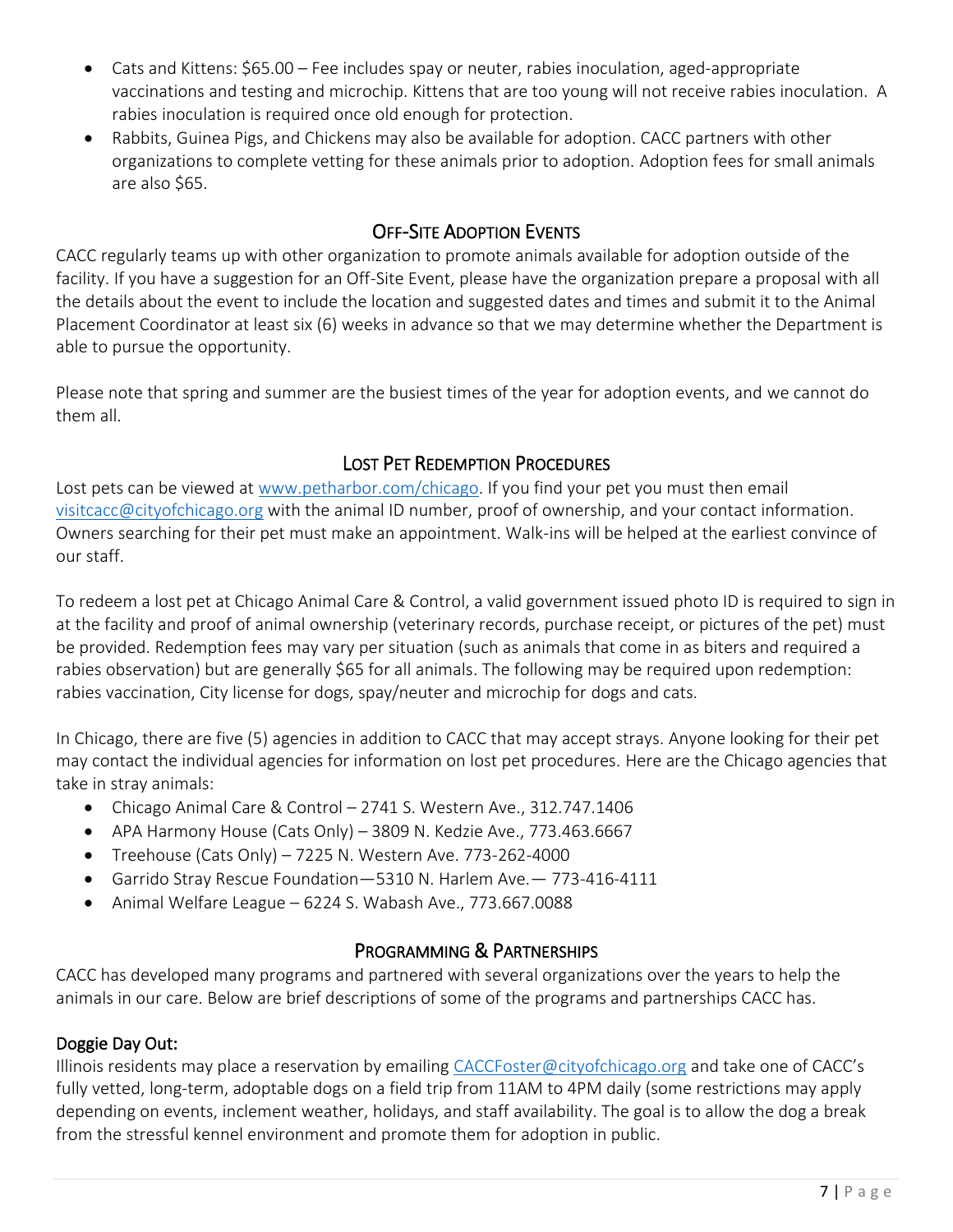#### Foster Program:

CACC has a short-term foster program designed to allow dogs recovering from heartworm or kennel respiratory illnesses to become well before adoption. Additionally, the program serves to place neonate or baby bottle kittens in homes as quickly as possible. For more information, email CACCFoster@cityofchicago.org.

#### Low-Cost Vaccine and Microchip Clinics:

CACC hosts monthly low-cost vaccine and microchips clinics throughout the City between May and October. We always need volunteers to help with registration, rabies tags, line control, information tables, etc. at the clinics. Due to the COVID19 pandemic the clinics held at CACC have been postponed but we hope to resume them soon!

#### READI Program—Through Heartland Alliance:

The READI program is a partnership for young men from the south and west sides of the city who have been impacted by gun violence. They receive cognitive behavioral therapy and job training skills at various works sites around the city. READI participants volunteer at the shelter weekday afternoons performing various volunteer duties at the shelter.

#### Safe Humane Chicago:

Safe Humane Chicago (SHC) is a 501(c)(3) non-for-profit partner of CACC's that provides specific programming to promote a safer and more humane Chicago. For instance, they provide training to volunteers to run manners classes, corporate events, and re-entry training to individuals coming out of the criminal penal system or drug / alcohol rehabilitation centers. SHC also works with children at the Illinois Youth Center. SHC also seeks court orders and provides court case advocates to exercise and enrich animals being held as evidence at CACC for cruelty, neglect, or other criminal cases. All Safe Humane volunteers handling animals at CACC must also be registered and approved CACC volunteers. For more information, visit www.safehumanechicago.org.

#### Friends of Chicago Animal Care and Control:

Friends of Chicago Animal Care and Control (FCACC) is a 501(c)(3) non-for-profit whose mission is to provide assistance to CACC through donations, foster care, and programming to help Chicago's neediest animals. FCACC has donated hundreds of thousands of dollars in life-saving medical equipment, leashes, collars, tags, and medicines for CACC. Additionally, FCACC is a Homeward Bound Rescue Partner and has a home-based foster program for CACC's animals. FCACC employs a part-time volunteer coordinator to assist CACC in coordinating events and to answer volunteer questions, concerns and provide training. FCACC also assists in hosting new volunteer orientations at CACC each year. In 2019, FCACC developed in partnership with CACC called the After-Hours Crisis Care Program (AHCCP). AHCCP allows CACC's animal control officers to take critically sick or injured stray animals coming into the shelter either after medical staff leave or before they arrive, to MedVet Chicago for immediate treatment, and costs are covered by FCACC. For more information, visit www.FCACC.org.

#### Chicagoland Rescue Intervention and Support Program:

Chicagoland Rescue Intervention and Support Program (CRISP) is a 501(c)(3) organization that serves to divert animals from being surrendered to CACC and provide medical assistant to families in need. CRISP provides assistance with medical issues, general veterinary care, behavioral training, and issues with landlord matters. CRISP is comprised of several Homeward Bound Rescue Partners who volunteer their time to help provide these services. Prior to the COVID19 pandemic CRISP was at CACC three to four days per week assisting with diversion but have since worked with the Animal Placement Coordinators to continue their efforts. If animals cannot stay with their owners despite the services offered to them, the CRISP team seeks to divert them immediately to rescue. For more information, visit www.crispchicago.com.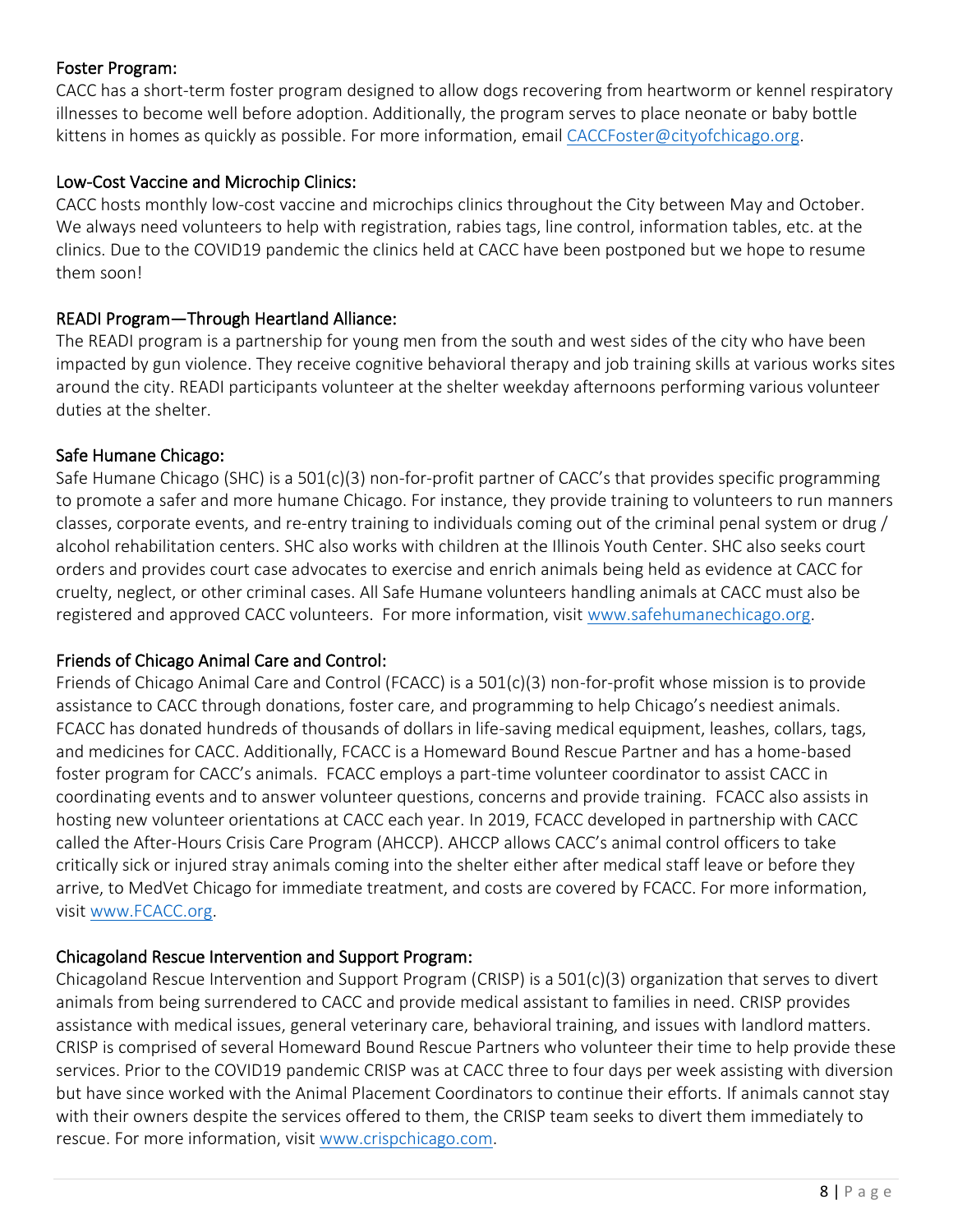#### Rescue Chicago:

Rescue Chicago (RC) is a 501(c)(3) organization that was founded by three CACC Volunteers in 2019. Rescue Chicago provides CACC with much needed supplies such as leashes, collars, harnesses, treats, toys, medical equipment, lights for the playlots, and more! They have helped support pet owners to prevent having to surrender to them CACC. RC has also helped with medical expenses for fosters in the CACC Foster Program that are beyond our capacity of care. For more information, visit www.rescuechi.org.

#### GENERAL VOLUNTEER INFORMATION

No matter what your experience level is, you will have the opportunities to provide hands-on care for the animals at CACC as well as other ways to help including:

- Walk, socialize, and show dogs available for adoption
- Socialize, exercise, and show cats available for adoption
- Adoption counselling
- Off-site events (adoptions, vaccine and microchip clinics, etc.)
- Social media & marketing

#### Requirements to volunteer at CACC:

- Must be at least eighteen (18) years of age
- Complete a fingerprint background check conducted by the City of Chicago
- Attend a CACC Volunteer Information Session
- A minimum commitment of ten (10) hours per month but preferably one (1) day per week
	- o Some volunteer opportunities may require weekly time commitments in order to participate
	- o CACC reserves the right to limit the number of hours you volunteer at the facility and in some cases, we may be legally obligated to do so.
- Provide proof of COVID-19 vaccination
- We strongly suggest that you have a current tetanus shot (within the last five (5) years

#### Attend a Volunteer Information Session:

Interested candidates should plan to attend a Volunteer Information Session to:

- Learn how the shelter operates
- Review our volunteer opportunities
- Tour the shelter
- Receive information on how to complete the application process
- Information sessions are normally held in the auditorium at CACC but due to the COVID-19 pandemic we are currently hosting them virtually

#### Application Process:

- 1. Attend a CACC New Volunteer Information Session.
	- o Information sessions are currently held virtually.
	- o Within 24 to 48 hours following the information session, you will receive an email with a link to the volunteer application and other required documents.
- 2. Apply to volunteer by completing and submitting the volunteer application and all supporting documents.
	- o All documents can be emailed to caccvolunteer@cityofchicago.org or dropped off at the Animal Placement Coordinator's office – please email to request a drop off time.
- 3. Complete fingerprints and a background check.
	- o All prospective volunteers will have to submit to a fingerprint background check.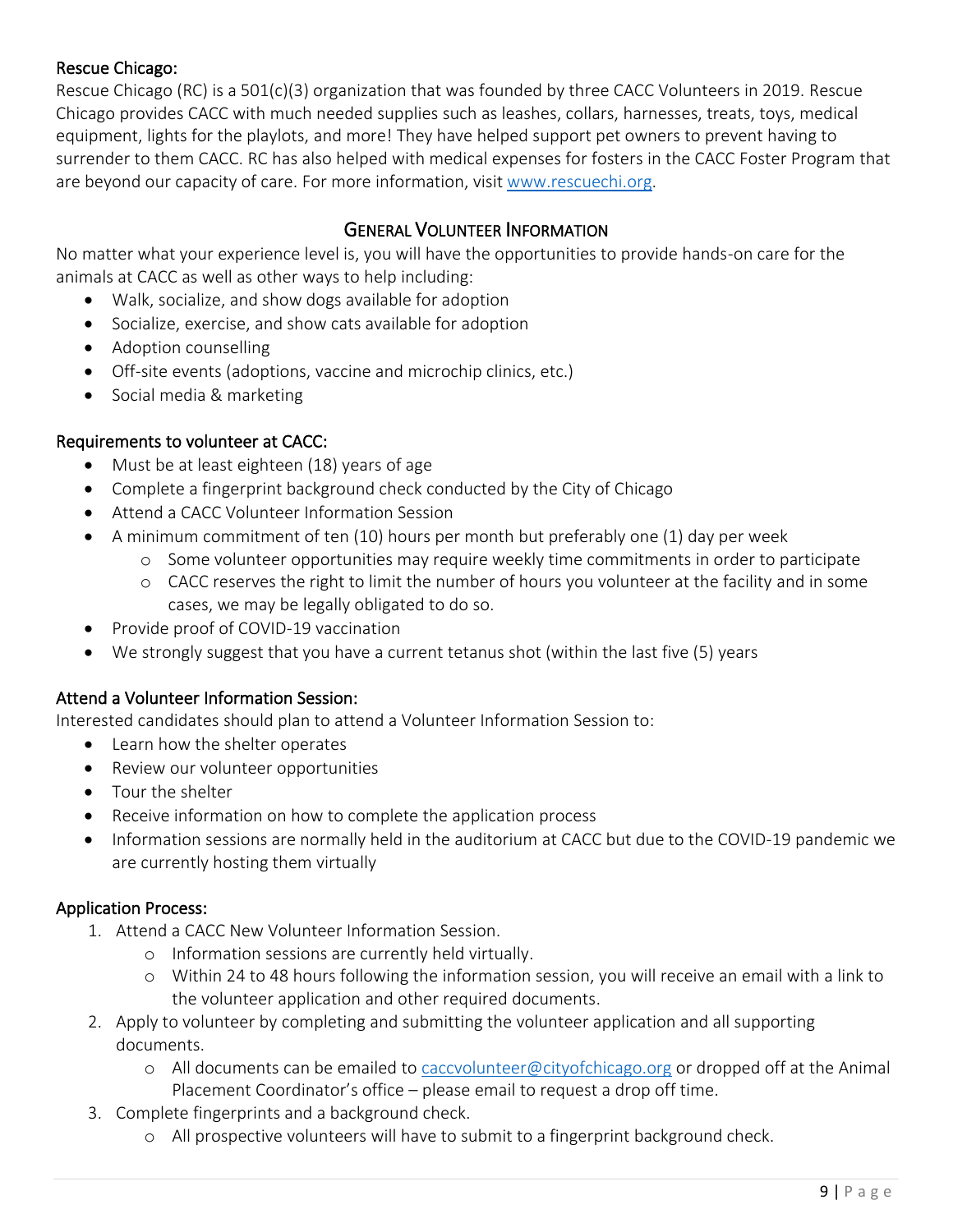- o Please note, an indebtedness check is included in this process. If you currently owe any debt to the City of Chicago in the form of parking tickets, moving violations, or outstanding water bills, you will be required to pay the debt in full or enter an approved payment plan to continue with the fingerprint process.
- 4. Be available for a short interview process with the CACC Volunteer Team.
	- o Interviews will be held virtually via Microsoft Teams and will last no more than 20-30 minutes.
- 5. After you have completed the fingerprint background check process and a short interview with the CACC Volunteer Team, you may schedule training for specific tasks at CACC.
	- o You may begin volunteering without fingerprint clearance if you have submitted yourself to a fingerprint/background check. You may not handle animals, but you may begin shadowing, providing in-kennel enrichment, or assisting at events with non-animal handling duties.
- 6. After your fingerprints are cleared, you will then upload your COVID19 vaccination information into the City of Chicago's vaccination portal, so that you can begin interacting with the animals at CACC and become an Active CACC Volunteer.
	- o If you do not pass the fingerprint/background check screening, you will be terminated as a volunteer.
- 7. Complete all required training for the opportunities you are interested in and begin volunteering as an Active CACC Volunteer.

# Other Volunteer Requirements:

- Attend additional handling sessions (depending on the area of volunteering)
- Compliance with the CACC Volunteer Handbook and Code of Conduct
- Strong verbal communication
- Ability to work well independently and within a team
- Exceptional customer service skills
- Attention to detail
- Ability to lift at least fifteen (15) pounds and stand for long periods of time.
- Ability to anticipate and effectively cope with the emotionally charged situations that are common in animal care: exposure to animals that are homeless, neglected and/or abandoned as well as accepting the difficult reality that, some animals will be euthanized.
- Ability to follow the City of Chicago's and CACC's rules, regulations, and ordinances.

# VOLUNTEER HOURS

Volunteers may visit CACC from 12PM to 7PM, seven (7) days per week. Volunteer hours may vary on select holidays. All volunteers must preregister for volunteer shifts using the volunteer software (Galaxy: https://volunteer.chicagoanimals.org/) and must also check in and out of the volunteer software each time they visit CACC. Volunteers should check in/out at the volunteer kiosk which is located to the right of the security desk of the main entrance of the building. Volunteer hours and information are tracked in the volunteer system and it is therefore imperative that volunteers are utilizing the software.

All volunteers will receive a login once you have completed the orientation and fingerprinting requirements. Any issues regarding preregistering for volunteer opportunities or logging hours should be directed to the Animal Placement Coordinators via caccvolunteer@cityofchicago.org. Volunteer shifts and hours are subject to change at any time.

Volunteers must also wear their volunteer ID at all times while volunteering at CACC. Due to the COVID19 pandemic volunteers are also required to wear a mask or face covering and practice social distancing while in the building.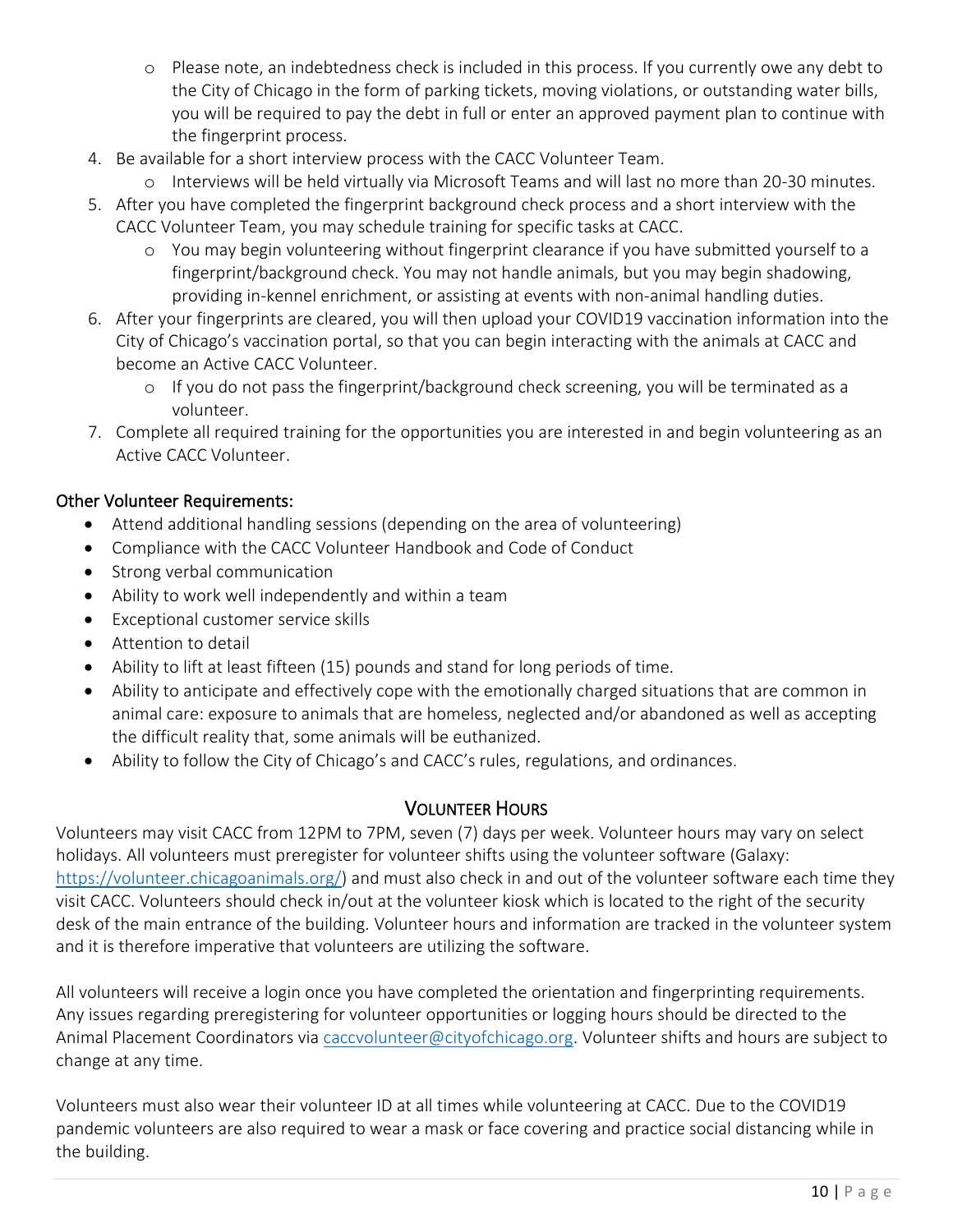#### Current Volunteer Schedule:

| Dog Walking Schedule |            |  |
|----------------------|------------|--|
| Time                 | # Of Slots |  |
| $12PM - 3PM$         | 6          |  |
| $2PM - 5PM$          |            |  |
| $3PM - 5PM$          | Β          |  |
| $4PM - 7PM$          | 7          |  |
| $4PM - 6PM$          | 3          |  |
| $5PM - 7PM$          | 8          |  |
| 6PM – 7PM            | ς          |  |

| Dog IKE Schedule |            |  |
|------------------|------------|--|
| Time             | # Of Slots |  |
| 12PM – 3PM       | 6          |  |
| $2PM - 5PM$      | 6          |  |
| $4PM - 7PM$      | ь          |  |

| Cat TLC & IKE Schedule |            |  |
|------------------------|------------|--|
| Time                   | # Of Slots |  |
| 12PM – 3PM             | З          |  |
| $3PM - 5PM$            | Β          |  |
| $4PM - 6PM$            | 3          |  |
| $4PM - 7PM$            | Β          |  |
| $5PM - 7PM$            | っ          |  |

Dog Playgroups: are scheduled every Sunday with alternating start times of 12PM or 1PM and ending at either 2PM or 3PM.

#### \*\*ALL VOLUNTEERS MUST BE SIGNED OUT OF THE BUILDING NO LATER THAN 7PM\*\*

#### VOLUNTEER INACTIVITY POLICY

Volunteers will be marked inactive after ninety (90) days of no activity. Each volunteer is responsible for tracking their owner hours using our volunteer database, which is why it is imperative that volunteers sign up through the database and check in and out each time they volunteer at the shelter or attend an event. Volunteers may be allowed to take time off from volunteering if a request is submitted to the Animal Placement Coordinators, these requests can be emailed to caccvolunteer@cityofchicago.org.

Other Requirements:

- Volunteers may be required to complete refresher training if they have been inactive for more than thirty (30) days.
- Doggie Day Outs do not count as active volunteer hours for dog walking.

#### SOCIAL MEDIA

CACC has several social media channels. Please see our Social Media Policy for more details on our expectations for the use of social media as a volunteer.

Below are CACC's official social media pages:

- Facebook Page Chicago Animal Care and Control
- Instagram Page– @chicagoanimalcare
- Twitter Account @chicagoacc
- CACC Volunteers official volunteer Facebook Group that each volunteer is added to once the volunteer process has been completed

Note that there are several other social media sites for CACC, but only the above four are CACC operated pages. Other pages are often created by volunteers to help promote animals. Some volunteer operated (unofficial) Facebook pages are:

- CACC Kitten on Deck Program
- CACC Cat Transfer Team
- CACC Dog Transfer Team
- CACC Adoptable Pets
- CACC Cat Adoption Room
- CACC Agility & Nosework Squad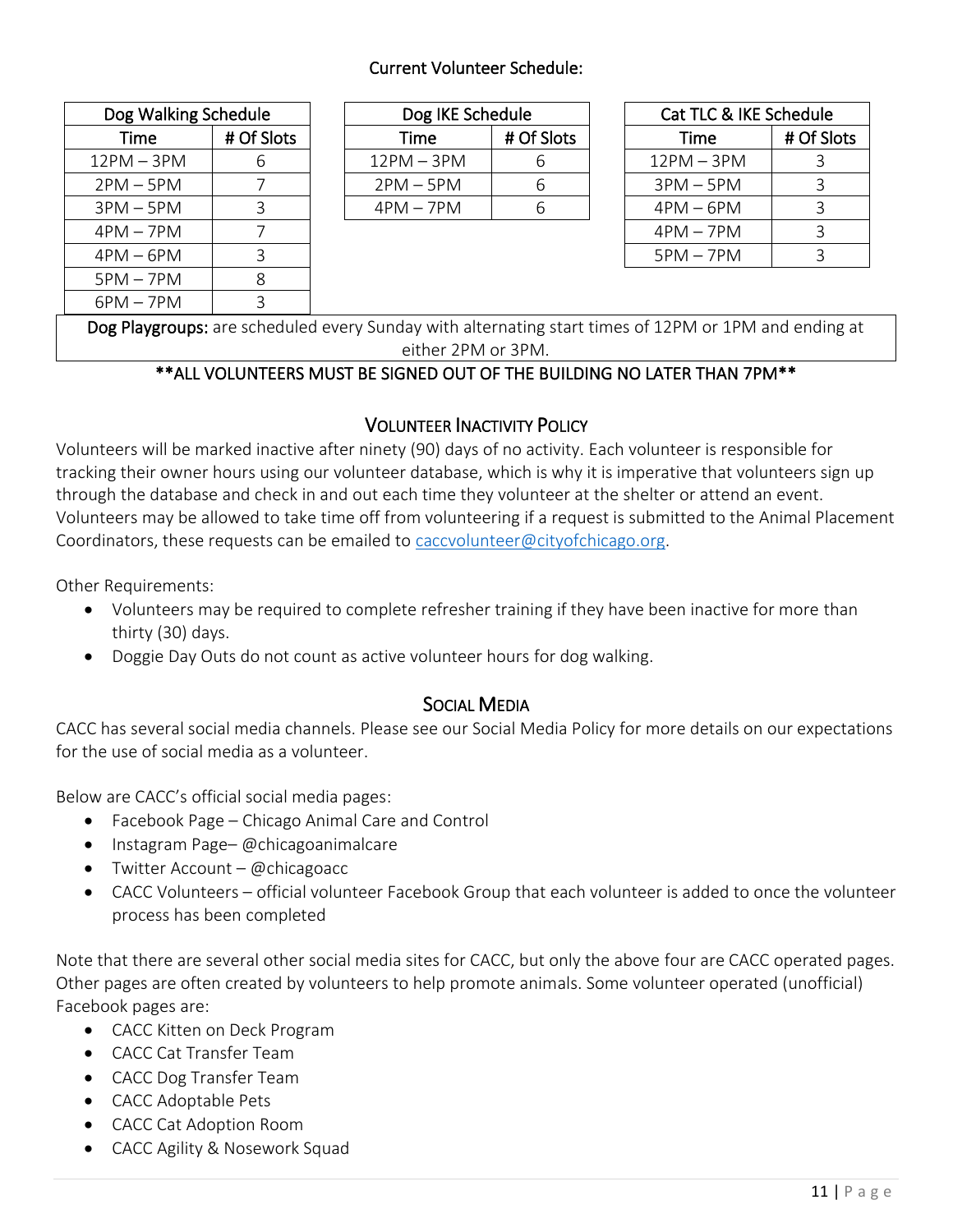There are several other social media pages that network CACC animals using images and videos from the volunteer run pages. These pages often post false and misleading information about the animals in our care. Please use caution when following these pages, they are not run by CACC Volunteers or staff. Some of these Facebook pages are: It Takes a Village to Save a Life, CACC Networkers, and Rescue. Foster. Adopt.

# VOLUNTEER ETIQUETTE

Volunteers are an integral part of CACC as each volunteer makes a huge difference in the lives of the animals in our care. There is a large responsibility that comes with volunteering at CACC, but it is also a rewarding experience. Though volunteer positions are unpaid, you are expected to commit and respect the policies, rules, and procedures set forth by CACC.

- Plan ahead and schedule your volunteer shifts so that staff and other volunteers may rely upon you accordingly. You can do this in the volunteer database system by picking your task and signing up ahead of time – preregistering for shifts is a requirement for all volunteers.
- For dog handling volunteers:
	- o Take out a two-way radio prior to beginning your shift.
	- o Inspect your slip lead for breaks or failure before walking dogs. Inspect the route you expect to take before walking dogs to note wet, slippery, floors or other hazards that may cause injury.
- Please pick tasks for which you have received proper training and approval for and are most comfortable performing. We do not want volunteers to place themselves at risk or feel uncomfortable performing a task.
- Enter CACC with a positive attitude and a willingness to help members of the public who are looking for their new family member. Have an open mind when it comes to adopters and be willing to educate potential adopters on proper pet care.
	- o See if you can "find your way to yes" with a potential adopter. For instance, if an adopter states that he/she plans to let their new dog live outside in a doghouse, try educating the adopter on why it is necessary to allow their new pet to live inside with them. See if you can get the adopter to agree to a new way of thinking. Remember, if you turn an adopter away, he/she will likely find a way to buy an animal or adopt from someplace else.
	- o For potential adopters that a volunteer finds worrisome or inappropriate to adopt a pet at this time, a volunteer should discreetly inform an Animal Placement Coordinator of his/her concerns – if an APC is not available, please find an Animal Care Clerk Supervisor. If you are unsure about adoption procedures, please ask an APC or supervisor as noted.
- Dress appropriately and bring any necessary supplies. If you are planning on walking dogs for your volunteer shift, remember proper footwear and outerwear. See Dress Code for more details. Many volunteers prefer to bring their own slip lead for dog walks, a bottle of water to drink, etc. Remember that CACC is a public building, and we cannot guarantee protection of your personal belongings. There are lockers available for daily use. Volunteers must bring their own locks, locks and personal items must be removed at the end of the shift. Do not leave personal belongings unattended.
- Smoking is prohibited inside the building and outside in the backyard area. You may smoke in designated areas with ashtrays only.
- Volunteers are prohibited from speaking on behalf of CACC to any representative of the media or in the media.
- Cell phones: CACC allows volunteers to photograph and video animals in permitted areas at CACC for the purpose of facilitating transfers or adoptions of animals. Kennel cards should not be photographed or posted online because this may contain private or sensitive information. Additionally, do not use your cell phone while handling an animal as it is dangerous.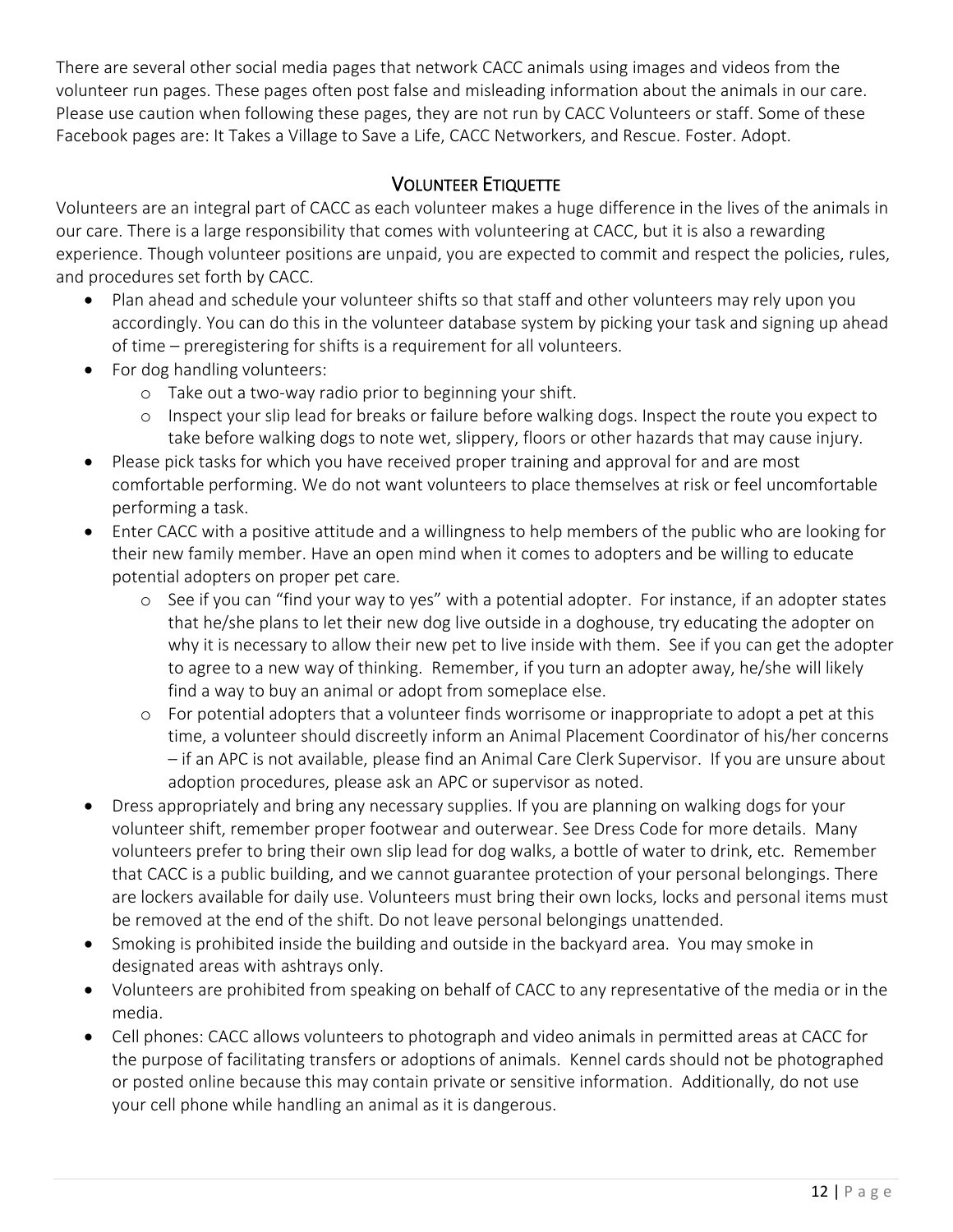- Volunteers are encouraged to be friendly with one another and to formulate friendships and comradery. However, please do not call or text employees on their personal cell phones, and do not provide your contact information to employees unless it is in furtherance of a volunteer task.
- Always be courteous and respectful to fellow volunteers, CACC staff, rescue representatives, and members of the public.
- Chain of Command: Volunteers report to, and are managed by, the Animal Placement Coordinators (APC). The APCs are located in the office next to the auditorium and adjacent to the waiting area. Volunteers are to first report to the APCs of any incidents, concerns, questions, or comments. If an APC is unavailable, and the matter is urgent, the APCs should ask for the Volunteer Program Manager or the Shelter Manager. If they are not available, volunteers should ask for a supervisor.
- Volunteers should not be entering administration area to speak to staff, including, but not limited to, the Deputy Director or Executive Director unless all points of contact have been exhausted as described, and/or the volunteer has not received a response to his / her request or concern from anyone in the chain of command below. Appointments must be made first prior to meeting with Administration.

# DRESS CODE

Come prepared with the mindset that anything that you wear will get dirty and may encounter germs from sick animals. When working with animals, volunteers are advised to cover as much skin as possible to avoid scratches, exposure to zoonotic communicable illness, ringworm, mange (scabies), fleas and/or ticks. The following requirements are in place for volunteer safety. When in doubt, use common sense when dressing for the shelter.

- CACC Volunteer ID Badges this will be assigned to you once you complete the volunteer orientation and additional trainings. Volunteers are required to wear their ID Badge at all times while at the shelter. Anyone not displaying an ID will be escorted from the building.
- CACC Volunteer Shirt CACC Volunteer t-shirts (if available) should be worn while at the shelter and at off-site events. It is imperative that all volunteers be identified as a volunteer with CACC, Friends of CACC, or Safe Humane Chicago, and are able to be recognized as such by the public.
- Clothes Wear comfortable clothes; please keep in mind that you might get dirty. Your clothing should not be disruptive or offensive. Long pants must be worn at all times (even during the warmer times of the year). No shorts, skirts or other garments that expose portions of the leg to potential scratches or scrapes.
- Shoes Closed toe, rubber-soled shoes are required. No flip-flops, sandals or clogs are to be worn at any time. Floors are often wet and slippery. The yard can also be slippery due to inclement weather.
- Accessories Hats that obscure your identity or hoop earnings and long necklaces that can be inadvertently caught or pulled should not be worn while at the shelter.

Volunteers who do not adhere to the dress code policies during their volunteer time will be asked to change or leave the building.

# AUTHORIZED AND RESTRICTED AREAS

Volunteers are permitted access to the public areas of CACC from 12:00PM to 7:00PM each day. Admittance to restricted areas is not permitted without express permission from an Animal Placement Coordinator or the Shelter Manager. These restricted areas include, but are not limited to, the medical division offices and treatment areas, isolation areas, unloading area, behind the front counter, the euthanasia room, and Dog Pavilion F.

At no time are any volunteers to enter or remain in restricted areas unless they are escorted by an APC or the Shelter Manager. Restricted areas are marked. When in doubt, always ask an APC on duty before attempting to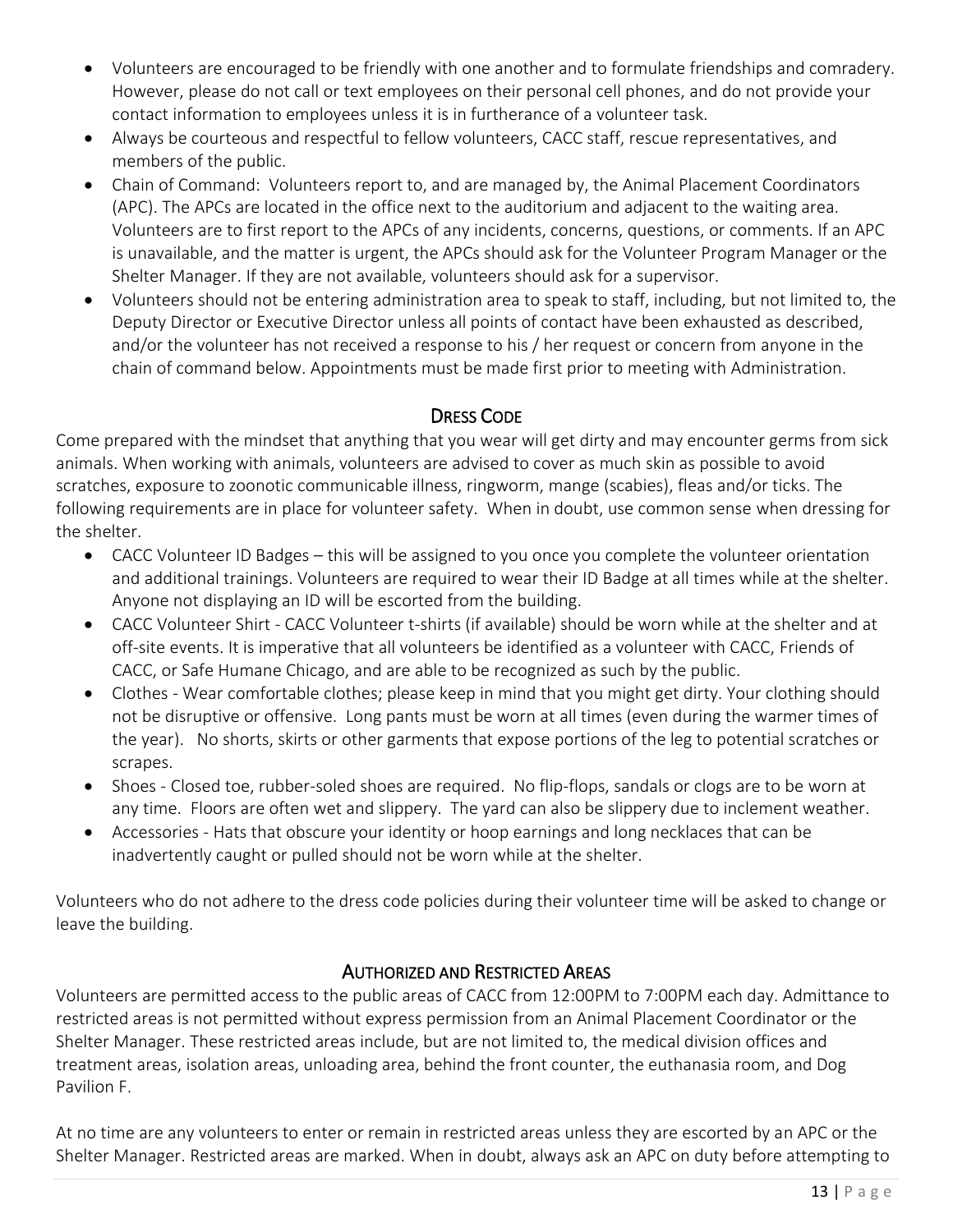enter an area. Volunteers that enter any restricted areas without APC or Shelter Manager approval and escort are subject to disciplinary action.

# SECURITY CAMERAS

Security cameras are located in all public and restricted areas of the building with the exception of restrooms. There are also security cameras located in the public parking lot and the employee parking lot.

# KENNEL CLEANING & FEEDING

All animal kennels are thoroughly cleaned once in the morning and spot cleaned throughout the day and evening. All animals are fed twice daily and watered throughout the day. Feedings take place once in the morning and once in the evening.

CACC employs union staff who are tasked with feeding and cleaning. Per collective bargaining agreements and contract with the West Side Health Authority, there are limitations on what volunteers may do in the way of feeding or cleaning of animals. Every day, kennel workers from the West Side Health Authority thoroughly clean and disinfect all dog kennels in Pavilions A through G, and they also provide fresh food and water for the dogs. Every day, CACC staff clean and disinfect all the unloading area, dog portables, cat kennels (and other small animals) and provide fresh food and water. Staff also perform spot cleaning of kennels throughout the day. If you see a kennel requiring cleaning, please advise an APC.

Volunteers may not use hoses, squeegees, brushes, or any other staff equipment and may not bring in or use their owner cleaning solutions.

Volunteers are permitted to perform the following tasks:

- Pick up solid poop with a poop bag
- Refill water bowls
- Replace soiled blankets and beds with clean blankets/beds

Volunteers may only feed animals treats that are made specifically for them. CACC has various treats that have been donated to the shelter, available for volunteers to use during their shifts. Volunteers may bring their own dog or cat treats. Human food of any kind is not allowed as it can cause significant digestive issues for the animals in our care.

If you are considering photographing an animal in its kennel to facilitate the transfer and adoption of that animal, and the kennel needs spot cleaning, please have the kennel cleaned first, so that the animals may be photographed with a nicer backdrop. When in doubt about cleaning or watering, please ask an APC.

# COVID SAFETY REQUIREMENTS & GUIDELINES

The COVID-19 pandemic has brought a whirlwind of changes to all of us. The health and well-being of our community, staff, volunteers, rescue partners, and animals in our care continue to be our top priorities. In response to recommendations from our government leaders about slowing the spread of COVID-19 we have implemented the following requirements for all volunteers and visitors.

- As of February 28, 2022, the City of Chicago lifted the masking requirement in most city buildings. Volunteers, staff, rescue representatives, and visitors are still welcome to wear a mask or face covering while indoors, but it is not a requirement.
- Practice social distancing while at CACC.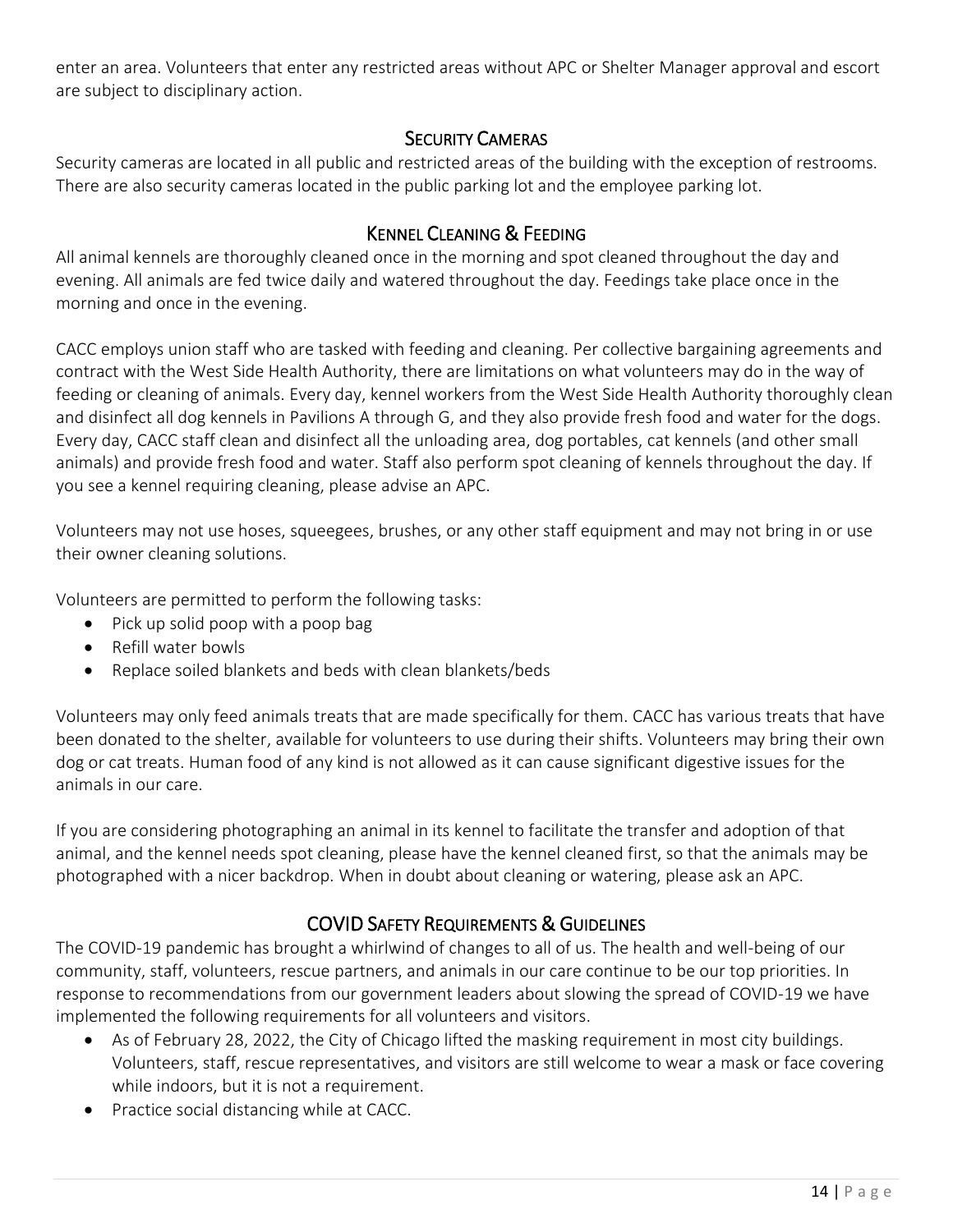- If anyone feels sick or is exhibiting any symptoms (even if they are mild) you are required to stay home and inform an APC immediately.
- Be mindful of maximum person requirements for any rooms you may enter.
- Wash your hands often for at least 20-seconds using soap and water there are several hand sanitizer dispensers throughout the building as well as soap near all the sinks.

CACC has also implemented the following changes to the services we offer:

- Appointment based intake, adoptions, and redemptions
- Appointment based pick up and evaluation times for rescue partners
- Extra cleaning of the doors, door handles and frequently touched areas by our janitorial contractors
- Capacity notices for different areas of the building

Please note that though masks or face coverings are not required at this time, CACC strongly recommends using them. The City of Chicago may implement a mask mandate at any time.

#### COMPLAINTS & SUGGESTIONS

Your point of contact regarding volunteering or shelter activities is the Animal Placement Coordinator (APC). Please bring your concerns and questions to an APC first. If you have a complaint regarding a staff member or an issue with a CACC policy, immediately bring it to the attention of an APC so it can be resolved. For nonurgent matters, you may email your concerns to caccvolunteer@cityofchicago.org.

Sometimes, conflict among volunteers arises simply due to a lack of communication. Sometimes emotions can rise in volunteers due to the nature of an open admission. CACC is attempting to cultivate a volunteer culture of positivity and respect among all volunteers, staff, rescue partners, and the public. CACC encourages you to talk through the problem with the other party before bringing it to the attention of the APC.

All shelter business transactions are to be handled by shelter staff. Please forward questions or business regarding surrenders, animal complaints, wild animal entrapment, etc. to and APC. Volunteers may not interfere with the intake of strays or owner surrendered animals to the shelter, or generally with the work of shelter staff.

#### SAFETY GUIDELINES

General safety guidelines are listed below. Please note that volunteers may receive additional safety and safe handling training.

- Hand Washing Policy
	- o Wash hands often, especially between handling animals or when visibly dirty or contaminated; before eating; after using restroom; before and after direct animal contact or contact with bodily fluids, and after removing gloves.
- Accident Reporting
	- o If at any time while volunteering you are injured, you must contact an APC IMMEDIATELY, please find a supervisor if an APC is not available. This may include, but is not limited to trips, slips, falls, cuts, abrasions, sprains, breaks, bites, or scratches.
	- o If you fail to notify an APC (or Supervisor when an APC is not available), you may face permanent removal.
- Zoonosis are diseases that spread from animals to humans. Cleanliness is the key. Wash your hands as often as possible. Avoid putting your face on the animal, no matter how cute. Examples include:
	- o Scabies: sarcoptic mange in dogs can infect humans, leading to scabies.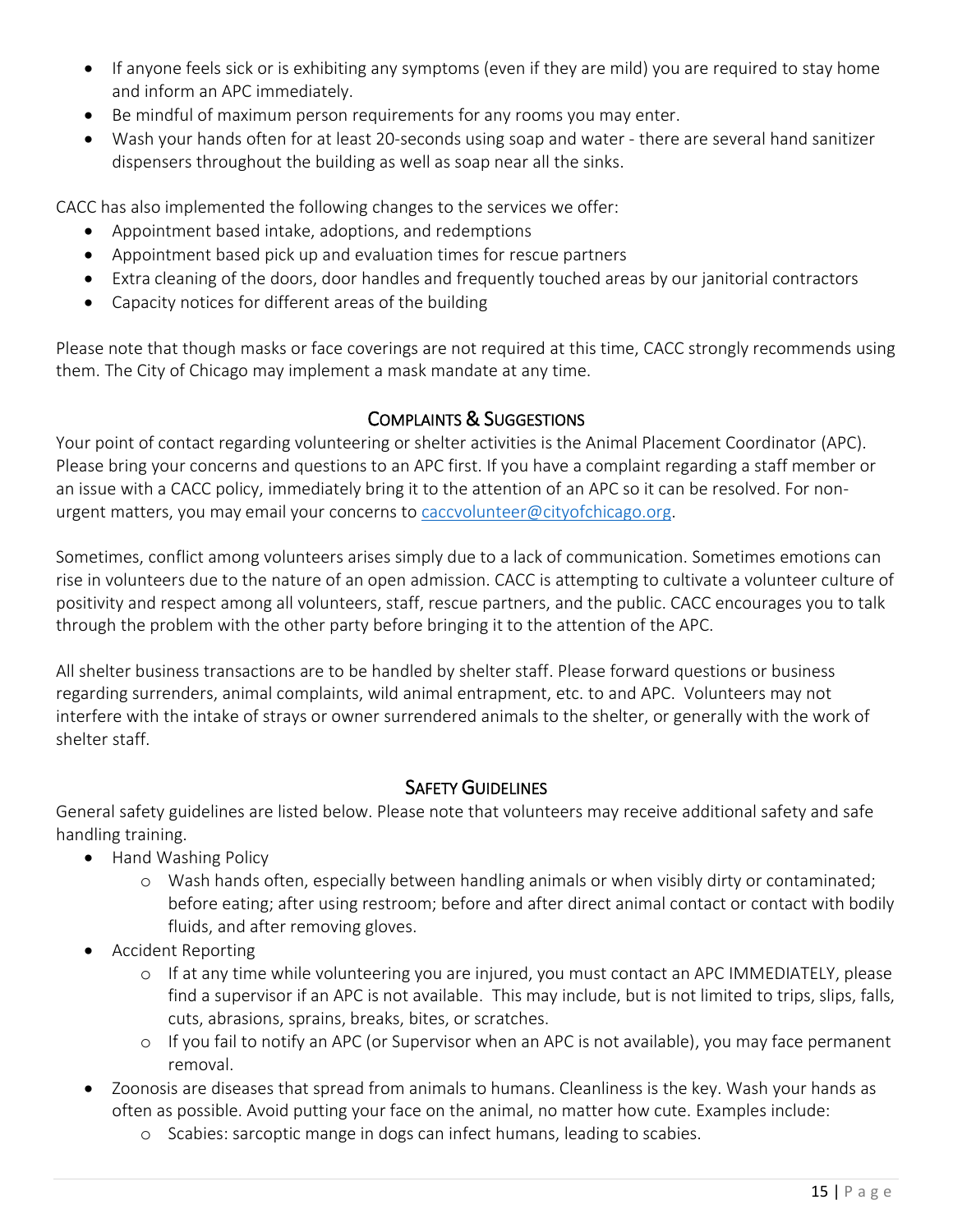- o Ringworm: Not a worm at all, but a fungal infection. Commonly caught from cats, although dogs get it, as well.
- o Rabies: Rabies is almost universally lethal. It is transmitted by saliva into open wounds. You do not need a bite - saliva in the eye or on a scratch will also cause transmission. Always report any skin breaks and see a physician for any wound, no matter how minor.
- o Roundworms and Hookworms: These are the most common intestinal parasites in dogs and cats. When people ingest the eggs from the feces (wash your hands!), the larvae migrate through the human body.
- o Leptospirosis
- o Immune suppressed individuals should avoid working directly with animals. If in doubt, ask your physician.

# ANIMAL EXPOSURE REPORTING

If you (or an animal you are handling) experience an animal exposure, including a bite, scratch or any break in the skin while in proximity to a dog or cat, you are required to notify an APC IMMEDIATELY and complete an incident report required by Animal Control Regulations. All parties involved in (or who witnessed) the incident must also complete an incident report. If urgent medical attention is required, an APC or Supervisor will call for an ambulance. If you, or any witness, fail to notify an APC, you are subject to removal. Preventing bites is not only important to your health and well-being, but to the animals' as well. Animals that have bitten a human or another animal must be evaluated and may need to be euthanized depending upon the circumstances.

If you (or an animal you are handling) are bitten while volunteering:

- Immediately secure the animal in the nearest empty kennel, to prevent further injury, then call on your two-way radio for help.
- If you are wounded, wash the wound completely and thoroughly with antibacterial soap for at least five (5) full minutes while a staff member is attending to the animal.
- If you require urgent medical attention, an ambulance will be called for you.
- You (and any witnesses) will be asked to describe the circumstances of the bite and complete an incident report.
	- o If you do not require immediate medical attention or if you decline medical attention, you must file an Animal Bite Report by calling 311 City Services (or 312.744.5000). You must provide CACC with the Animal Bite Number within 24 hours of the incident at 312.747.1410.
	- o If you are taken to the hospital via an ambulance, make sure that the Hospital files an Animal Bite Report with the Police. You must provide CACC with the Animal Bite Number within 24 hours of the incident at 312.747.1410.
- If additional information regarding the incident is needed by CACC, you will be contacted.
- Following state law, the animal will then be placed on quarantine.
- Any volunteer involved in an incident may be required to attend additional training prior to returning to volunteer.

If you witness a fight between two dogs, do not attempt to break up the fight by inserting yourself in between the dogs or attempting to break the fight up yourself! Call for help on your two-way radio or notify and APC immediately. You may also find the nearest phone in the hallway outside the pavilion and press the "page button" and call for "urgent staff needed in pavilion for loose dogs!"

# **EUTHANASIA**

Humane euthanasia is regularly performed at CACC for a variety of reasons. CACC provides a low-cost euthanasia service to Chicago residents whose pets are at end of life, or are critically sick, injured or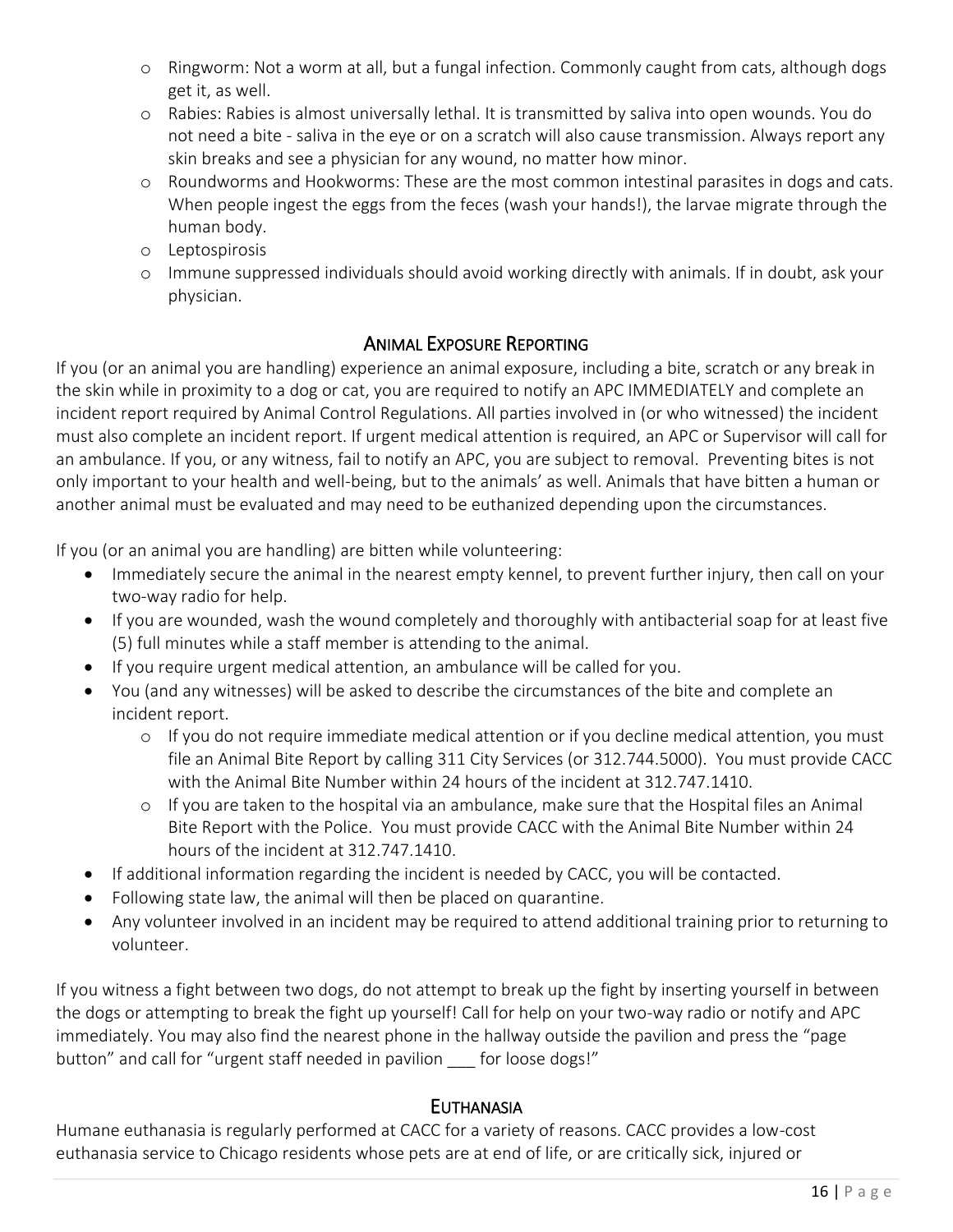behaviorally unsound. The unfortunate reality is that not all animals are able to see a live outcome (either through adoption, rescue, or returned-to-owner). CACC must balance the best interests of the animal with its capacity to care for each animal. When euthanasia is required, animals are euthanized with great care and dignity by Certified Euthanasia Technicians who take this procedure very seriously.

Animals who are medically or behaviorally beyond CACC's capacity of care may be determined humane euthanasia candidates. However, most animals do leave CACC alive! CACC currently has over a 90% live release rate, meaning, of those cats and dogs entering the shelter, over 90% were adopted, transferred to a rescue, or returned to their owner. It is important to understand that CACC is always looking at live outcomes and strives to maintain a high live outcome rate.

Volunteers are not involved in euthanasia or decisions related to euthanasia. Like volunteers, staff can become very attached to the animals and this is a very difficult part of their job. We require volunteers to be sensitive to this fact.

#### EMOTIONAL CONSIDERATIONS

Volunteering in the animal care industry and at an open-admission shelter can be both rewarding and emotionally draining. When deciding to volunteer, be sure to consider the emotional impact of working with animals in this environment. It is common for volunteers to be caught off-guard by feelings of grief, anger and guilt and may become emotionally overwhelmed. It is important that you prepare for this possibility and seek support. It can also be helpful to stay present with each animal and bring them as much happiness as you can in that moment, rather than focusing on the possible difficult outcomes.

If you are experiencing emotional difficulties, please speak with an APC. Keep in mind, it is your responsibility to manage your emotions. Staff also experience the same feelings of sadness, guilt, etc. It is important not to take your emotions out on other volunteers, staff, or rescue partners. In 2021, CACC hosted our first "conversation circle" to help volunteers and staff share and process their emotions, and we plan to host more in 2022.

# VOLUNTEER DISCIPLINARY POLICY

#### Causes for Disciplinary Action

The City of Chicago has an interest in promotion of order and general welfare of all employees, partners, and volunteers as well as the general public. The City of Chicago, a public employer, requires that is employees and volunteers perform their duties in a manner which furthers the efficiency and best interests of the city, and which results in the highest level of public trust and confidence in municipal government.

The department head, or his / her designee, has the authority and responsibility to take disciplinary action against any volunteer whose conduct does not further the efficiency and best interests of the City of Chicago. The degree of discipline to be meted out is dependent on various factors, including, but not limited to, the seriousness of the offense, the volunteer's disciplinary record and the totality of the circumstances. The following conduct, discussed below, when engaged in by a volunteer, will result in disciplinary action which may include discharge unless the department, taking all circumstances into account, deems it to be excusable.

#### Absenteeism

CACC recognizes that volunteers give their time and are often employed or have other conflicts for which coming into CACC regularly becomes problematic. CACC does request that volunteers give a minimum of 10 volunteer hours per month. Volunteers are issued an ID log in and must log in to the volunteer database system prior to starting volunteer duties. Volunteers must also log out when leaving the facility for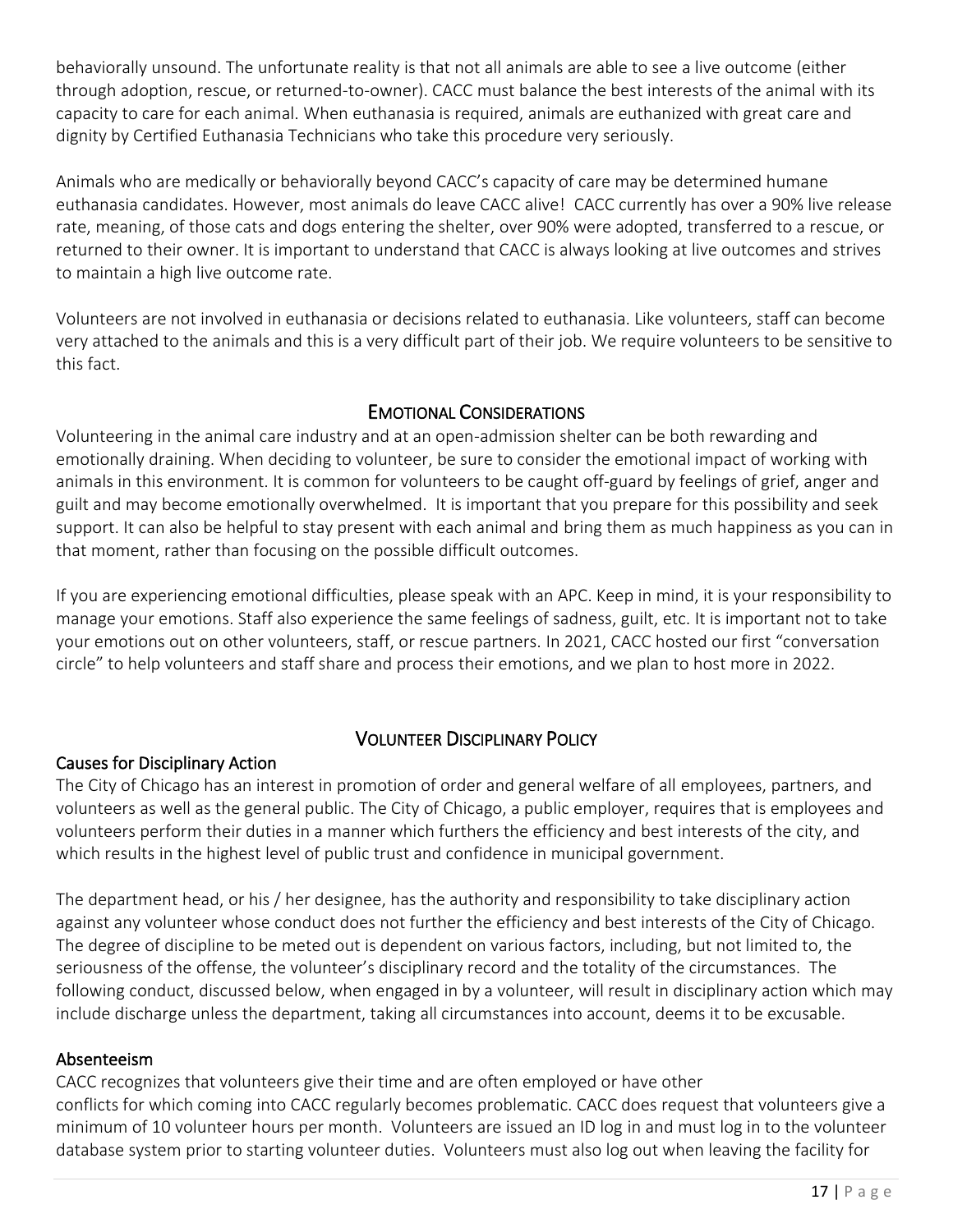the day. The database tracks volunteer hours. Volunteers who have not been logged into the database or been inactive at CACC (absent prior excusal from an Animal Placement Coordinator in writing due to illness, family, or extraneous circumstances) for 90 days or more will be removed from the database as a registered CACC volunteer. At that time, a removed volunteer will have to complete general orientation and the fingerprint processing again as well as any other requirements for animal handling.

#### Misrepresentation

Misrepresentation includes:

- 1. Failing to disclose any information requested or providing a false or misleading answer to any question in any application, questionnaire, information for or other document provided by the City.
- 2. Failing to report any information about an animal to the Animal Placement Coordinators ("APC") or Shelter Manager regarding worrisome, aggressive behavior, a bite or scratch to a human, including oneself, or another animal.
- 3. Failing to be truthful with staff, including, but not limited to, APCs or Shelter Manager about incidents in the shelter involving animals or other people.

# Criminal or Improper Conduct

Criminal or improper conduct includes:

- 1. Involvement in the illegal sale, delivery, receipt, possession, or use of any controlled substance either during or after volunteer hours.
- 2. Engaging in any act or conduct prohibited by the Municipal Code of Chicago, the Illinois Compiled Statutes, applicable laws of other states or federal statutes.
- 3. Possessing, carrying, storing, or using dangerous chemicals or any hazardous substance as defined by the Uniform Hazardous Substances Act of Illinois onsite at CACC.
- 4. Misappropriating any funds of the City or any other public or private organization.
- 5. Gambling or betting during volunteer hours or at CACC's facility.
- 6. Theft or unauthorized possession of City of Chicago or other public property, or use of such property for unauthorized purposes; having other City employees or volunteers perform services or directing other City employees or volunteers to perform services for unauthorized purposes or accepting the benefits of such performance.
- 7. Retaliation against an employee or volunteer who reasonably and in good faith has filed a grievance, charge or complaint regarding the terms or conditions of volunteering at CACC; and /or against any employee or volunteer who has properly testified, assisted, or participated in any manner of an investigation, proceeding, or hearing regarding such grievance, charge, or complaint.
- 8. Using one's official status as a volunteer at CACC to effectuate the sale, disposal or exchange of property or other object of value belonging to any member of the public through fraud, theft, or misrepresentation or complicity with others in such acts.
- 9. Discourteous treatment, including verbal abuse, of any other City employee, volunteer, or member of the public. Provoking or inciting another employee, volunteer, rescue representative, or member of the public to engage in such conduct.
- 10. Reporting for volunteer duty under the influence of alcohol or drugs; drinking alcoholic beverages or using drugs not prescribed or in a manner not prescribed by a physician during volunteer hours; possession of alcohol or illegal drugs while on duty.
- 11. Insubordinate actions, including failure to carry out a rule, order, or directive by a CACC employee related to the performance of the volunteer's duty; assaulting, threatening, intimidating, or abusing an employee or volunteer either physically or verbally.
- 12. Interference with CACC's operations, efficiency, or outcomes, and/or encouraging or supporting others to do the same.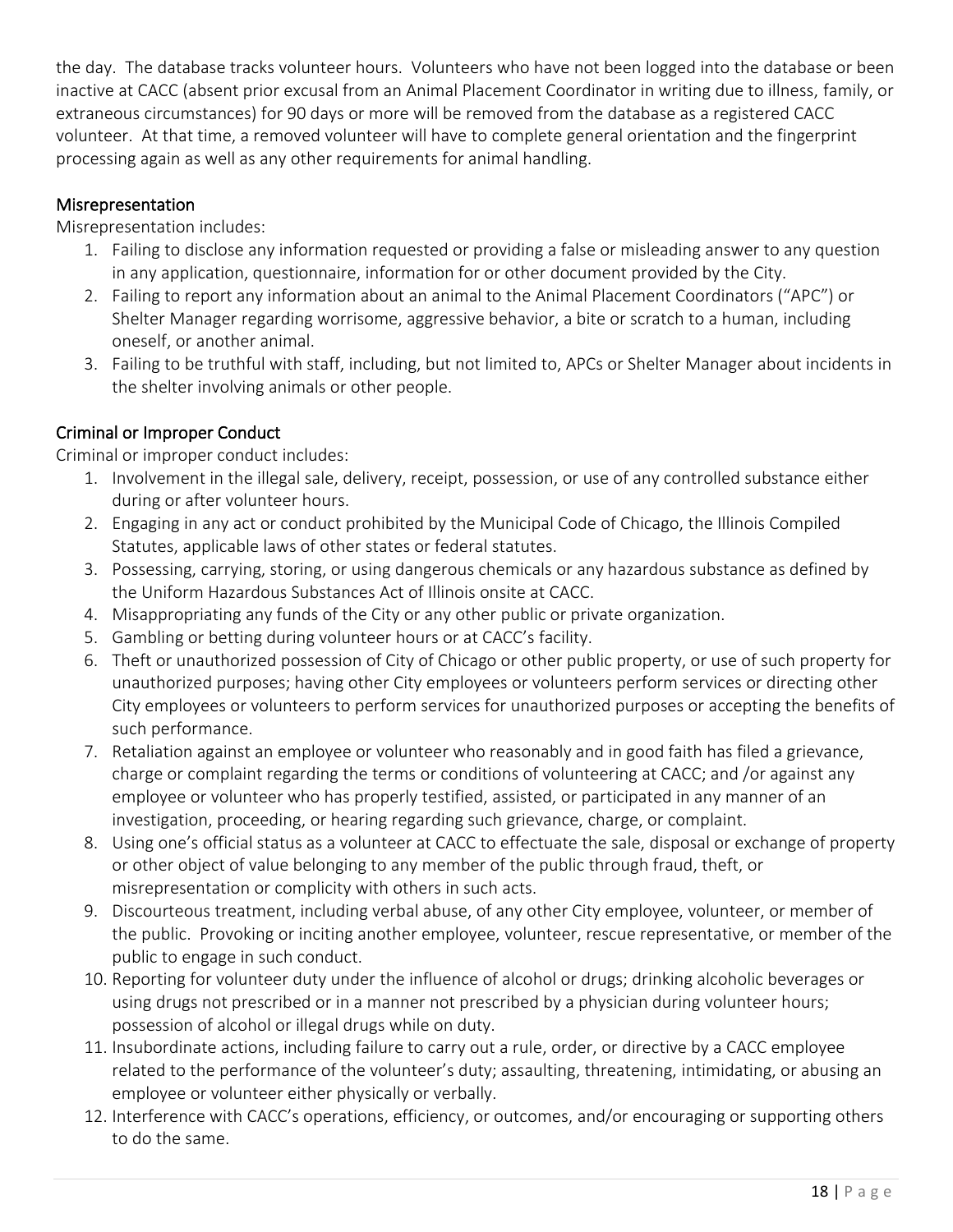#### Conduct Involving Volunteer Duties & Performance:

Conduct involving volunteer duties and performance includes:

- 1. Failing to act as needed to complete a duty or task safely.
- 2. Solicitation of other employees, volunteers, or the public for any purpose during volunteer time for the purpose of transacting business relating to City government.
- 3. Using CACC's facility, tools, materials, or information for purposes unrelated to CACC's official business.
- 4. Treating discourteously any member of the public where such person can reasonably believe the volunteer is acting within the scope of his or her volunteer capacity.
- 5. Interfering with CACC employees on the job.
- 6. Distributing literature at CACC or CACC events except in the course of official volunteer capacity and duties.
- 7. Acting negligently or willfully in the course of volunteer duties so as to damage public or private property or cause injury to any person.
- 8. Failing to comply, in carrying out any acts in the scope of volunteer duties, with laws or departmental rules governing healthy, safety and sanitary conditions.
- 9. Mismanagement or waste of funds or City property.
- 10. Incompetence or inefficiency in the performance of the duties of a volunteer. This means performance of the duties of a volunteer at a level lower than that ordinarily expected of other volunteers in similar positions, due to either lack of ability, knowledge or fitness, lack of effort or motivation, carelessness, or neglect.
- 11. Solicitation or acceptance for personal use of any fee or other valuable thing which may be construed as a bribe; that is when such fee, gift, or other valuable thing is solicited by or given to the volunteer, in hope or expectation of receiving treatment better than that accorded to other persons or using once's role as a volunteer so as to five the appearance of such impropriety.

#### Violations of City Policy and Rules:

Violations of city policy and rules includes:

- 1. Discrimination against an employee, volunteer, or member of the public because of race, color, religion, sex, disability, national origin, ancestry, age, sexual orientation, or gender identity, marital status, parental status and military service or discharge status.
- 2. Sexual harassment, which means any unwelcome sexual advance or request for sexual favors or conduct of a sexual nature when submission to such conduct is made either explicitly or implicitly, a term or condition of any individual's volunteer status or City services; or when submission to or rejection of such conduct by an individual is used as the basis of a service decision affecting the individual; or when such conduct has the purpose or effect of substantially interfering with the work performance of an employee or volunteer, or creating an intimidating, hostile or offensive work environment. Conduct which can, in certain circumstances, be considered sexual harassment includes, but is not limited to, sexually suggestive or offensive remarks, sexually suggestive pictures or graffiti, sexually suggestive gesturing, verbal harassment or abuse of a sexual nature, the displaying of sexual objects, subtle or direct request for sexual favors, stalking, sexual assault, sending sexually suggestive e-mail or text messages, accessing or viewing sexually suggestive or explicit internet sites and touching, patting or pinching. This definition should not be construed as a legal definition and may not necessarily comport with the way in which the term might be defined elsewhere.
- 3. Failure to cooperate and truthfully answer inquires of the City's EEO Officer or designee(s) and departmental EEO Liaisons in the course of an investigation under the EEO Policy.
- 4. Violation of confidentiality of CACC's records.
- 5. Any act or conduct in violation of, or failing to perform any duty required by, the Ethics Ordinance, Chapter 2-156 of the Municipal Code of Chicago as amended.
- 6. Failure to report misconduct by other volunteers to the APCs or Shelter Manager.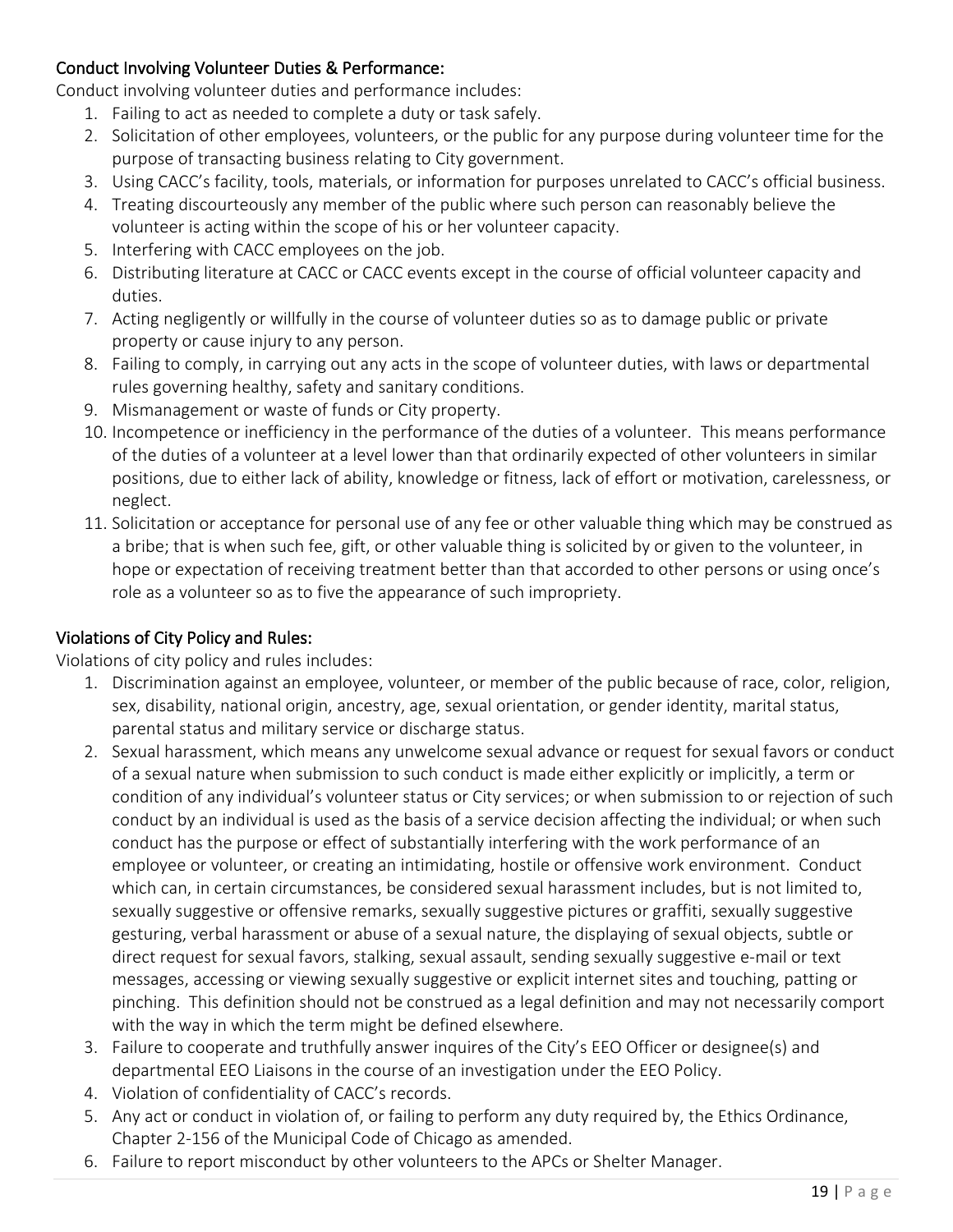- 7. Failure to immediately report to an APC or Shelter Manager or any other available supervisor on duty an accident or injury which the volunteer is involved or observes.
- 8. Violating any departmental rules, regulations, or procedures.
- 9. Unauthorized entry into CACC's facilities, any part thereof, or unauthorized presence on City property, including, but not limited to, Dog Pavilion F, Unloading and the medical center.
- 10. Conduct unbecoming of a CACC volunteer.
- 11. Violating the City's drug and alcohol testing policy.
- 12. Any act of violence in the workplace or violation of the City's Violence in the Workplace Policy. Violence, as the term is used in the City's Violence in the Workplace Policy, includes written or verbal communications, whether direct or indirect, which are of a threatening, intimidating or coercive nature; the threat or use of physical force, including fighting or horseplay; stalking; vandalism or ammunition…For the purpose of this Paragraph, violence does not include actions taken by sworn Police Officers or security personnel within the scope of their employment, but does include such employees' actions with respect to co-workers.

# PROGRESSIVE DISCIPLINE OF VOLUNTEERS

The following represents a guideline volunteers may reasonably expect for discipline; however, depending upon the egregiousness or seriousness of the offense, CACC staff may elect to forgo Steps One and Two. Failure to timely respond (within 24 hours) and schedule an appointment for a meeting request by an APC, Shelter Manager or Administrative Services Officer may result in immediate removal / termination.

- Step 1: Verbal warning: APC has meeting or conversation with volunteer regarding said issue and issues a verbal warning. APC then sends follow up email reiterating what was said, email can reference policy or rule that was broken.
	- o Note placed in volunteer database stating verbal and email warning was issued.
- Step 2: Conversation with an APC and the Volunteer Program Manager: APC and Volunteer Program Manger have a meeting or conversation with volunteer regarding said issue and issues suspension and duration, if needed. APC or the Volunteer Program Manager will then send follow up email reiterating conversation; email can reference policy or rule that was broken.
	- o Include CACCvolunteer@cityofchicago.org in email to volunteer; APC will place note in volunteer database stating rule infraction and suspension, if needed.
- Step 3: Removal/Deactivation: Meeting or conversation with Administration, Volunteer Program Manager, and APC regarding infraction and notification of removal/deactivation.
	- o Include CACCvolunteer@cityofchicago.org in email; APC will place note in volunteer database stating rule infraction and date of termination and will then deactivate the volunteer account.
- At any time during the disciplinary process, a volunteer may provide written explanation in response to any allegations.

CACC defines volunteers in good standing as volunteers that do not have any disciplinary incidents or conversations within the last nine (9) months on their record.

# VOLUNTEER CODE OF CONDUCT

Chicago Animal Care and Control "CACC" is committed to high ethical and legal standards, and the principles of respect, compassion, fairness, and dignity in all its animal control and sheltering interactions, and in its interactions with volunteers, employees, and the public. Dedicated volunteers are essential for helping CACC uphold this commitment, and CACC is grateful for each dedicated volunteer. CACC can be a physically and emotionally challenging place to volunteer. Notwithstanding, all volunteers agree to abide by the following Code of Conduct: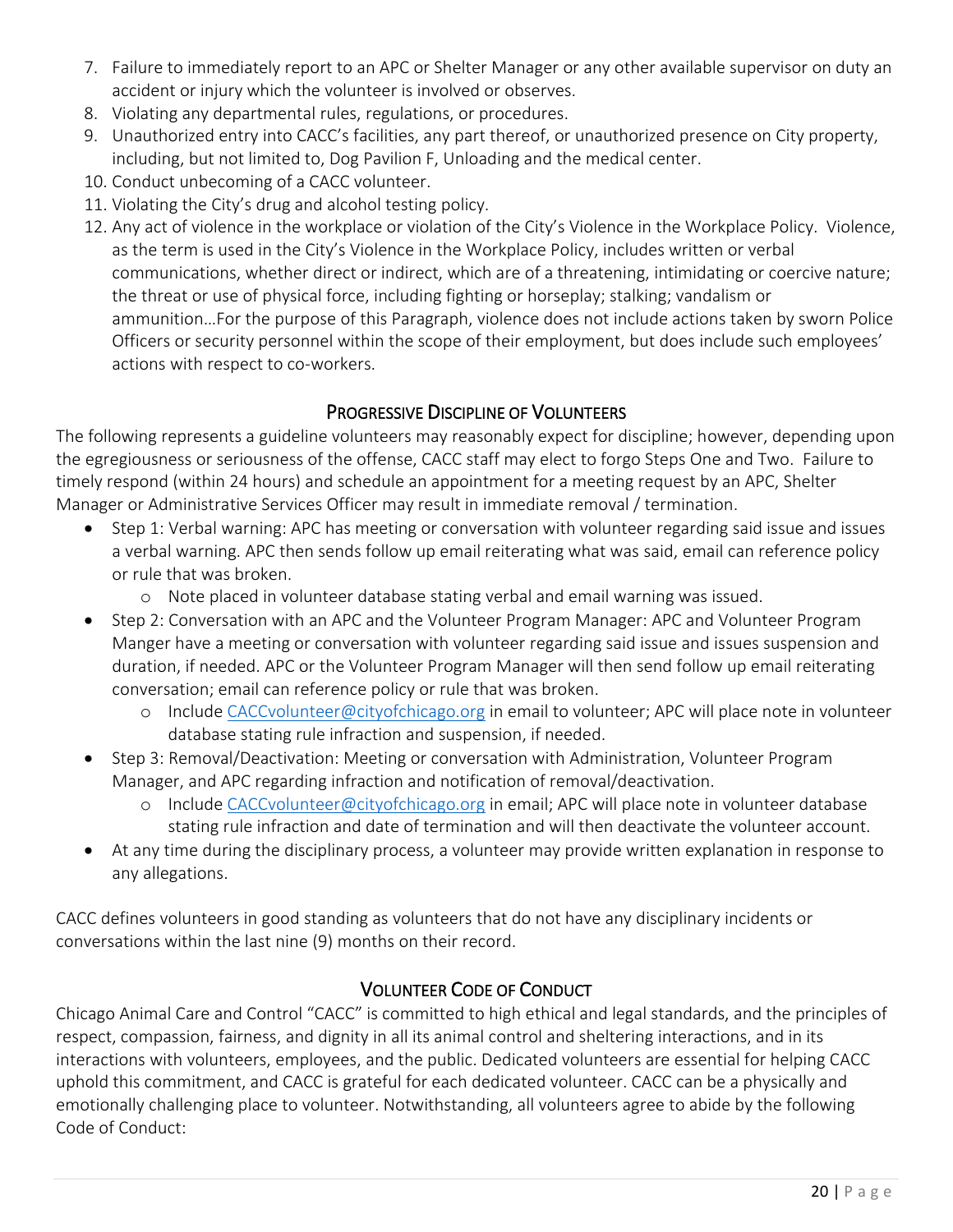- I will support CACC's goal of cultivating a culture of positivity and respect between staff, volunteers, rescue partners and their representatives, and the public.
- I will uphold CACC's mission.
- I acknowledge that I may not always agree with the policies, procedures, rules, and regulation of CACC, but I will respect them and abide by them anyway.
- I will abide by all rules, policies, and procedures in the Volunteer Handbook.
- I will treat each CACC manager, employee, fellow volunteer, rescue representative, and member of the public served by CACC with respect and dignity.
- I will treat all animals with compassion and respect, and NEVER intentionally harm an animal.
- I have received, understand, and acknowledge CACC's Volunteer Disciplinary Policy.
- I will not enter restricted areas of the facility unless I request permission and obtain it and am accompanied by an Animal Placement Coordinator or Shelter Manager.
- I will not speak on behalf of CACC to any representative of the media. Media inquiries regarding CACC should be directed to the Executive Director or his/her designee.
- I will abide by CACC's policies regarding photography, videotaping, and promoting the animals.
- If I am unsure of an answer, policy, or procedure, I will ask CACC's Animal Placement Coordinator, Shelter Manager, or designee, and confirm.
- I will alert CACC's Animal Placement Coordinator, Shelter Manager or designee of any health or behavioral concerns, or kennel condition concerns that I may have about any animal in the facility.
- I will abide by all CACC rules, policies, and procedures regarding the treatment, training, or care of animals at the facility, in foster care, and at special events.
- Should I have a concern/complaint with CACC staff or another volunteer, I will report this to the APCs or Shelter Manager.

If you cannot uphold the Code of Conduct, then CACC is not the right fit for you, and you should consider volunteering your time elsewhere.

All volunteers will be quired to sign a form acknowledging the above and the following statement prior to participating in any volunteer opportunities:

I have read and understand the Chicago Animal Care and Control (CACC) Volunteer Policies and Code of Conduct. I agree to abide by them, and I understand that my volunteer service may be terminated by CACC management for my failure to abide by the Chicago Animal Care and Control (CACC) Volunteer Handbook and Code of Conduct pursuant to the Volunteer Disciplinary Policy.

# RECEIPT AND ACKNOWLEDGEMENT OF THE CACC VOLUNTEER HANDBOOK

The Volunteer Handbook is an important document intended to help volunteers become acquainted with Chicago Animal Care and Control. The handbook should serve as a guide and individual circumstances may call for individual attention.

- 1. I have received and read a copy of the CACC Volunteer Handbook, Volunteer Disciplinary Policy and Code of Conduct. I understand that the policies and rules described therein are subject to change at the sole discretion of the City of Chicago. I understand that this Handbook supersedes all previous Volunteer materials.
- 2. I understand that, should the content of the Volunteer Handbook be changed in any way, I may be required to provide an additional signature to indicate that I am aware of and understand any new or updated policies.